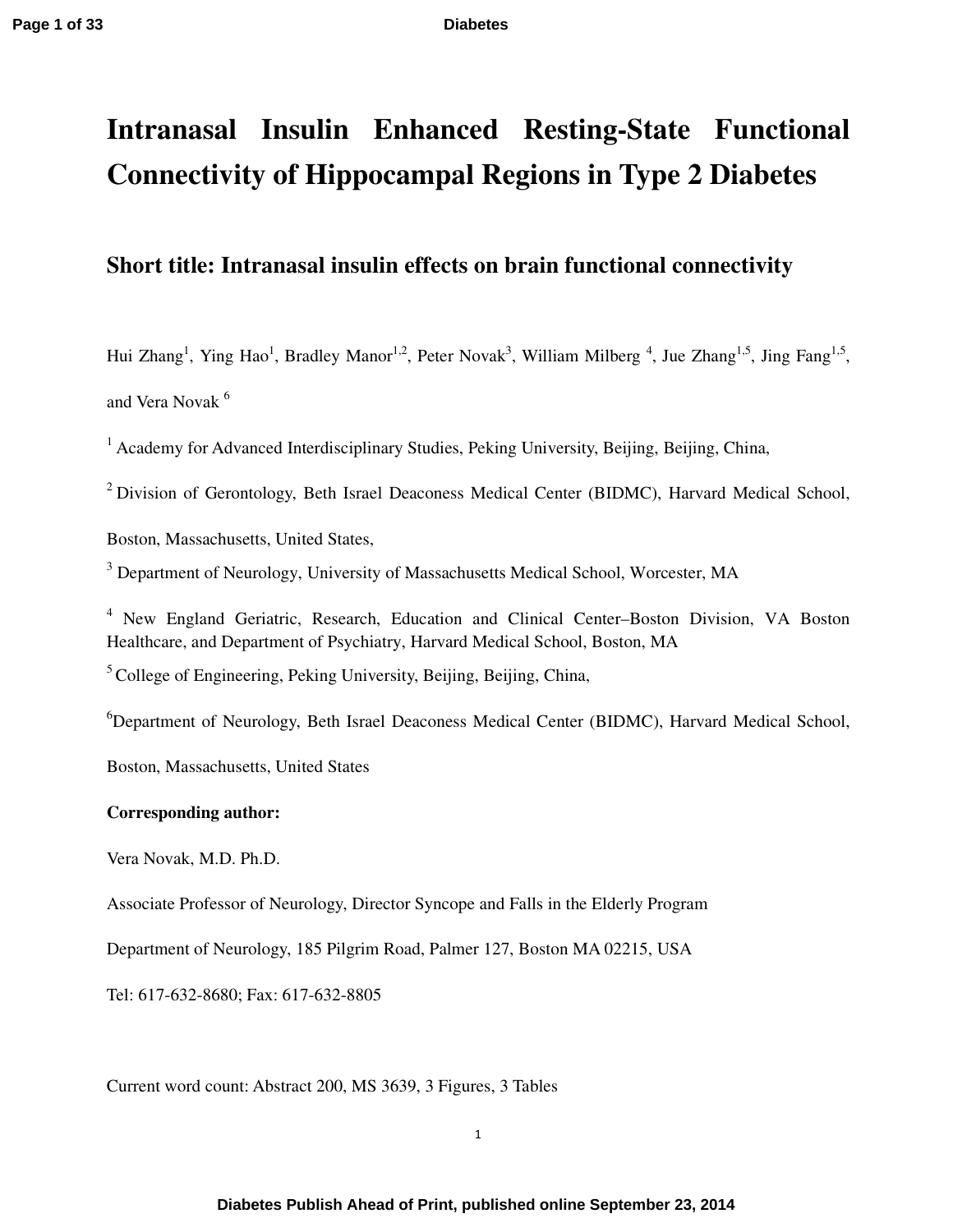### **Abstract**

Type 2 diabetes mellitus alters brain function and manifests as brain atrophy. Intranasal insulin has emerged as a promising intervention for treatment of cognitive impairment. We evaluated the acute effects of intranasal insulin on resting-state brain functional connectivity in older adults with type 2 diabetes.

This proof-of-concept, randomized, double-blind, placebo-controlled study evaluated the effects of a single 40IU dose of insulin or saline in 14 diabetic and 14 control subjects. Resting-state functional connectivity between the hippocampal region and default mode network (DMN) was quantified using functional MRI (fMRI) at 3Tesla.

Following insulin administration, diabetic patients demonstrated increased resting-state connectivity between the hippocampal regions and the medio-frontal cortex (MFC) as compared to placebo (cluster size right, p=0.03), and other DMN regions. On placebo, the diabetes group had lower connectivity between the hippocampal region and the MFC as compared to controls (cluster size: right, p=0.02), but on insulin MFC connectivity was similar to controls. Resting state connectivity correlated with cognitive performance. A single dose of intranasal insulin increases resting-state functional connectivity between the hippocampal regions and multiple DMN regions in older adults with type 2 diabetes. Intranasal insulin administration may modify functional connectivity among brain regions regulating memory and complex cognitive behaviors.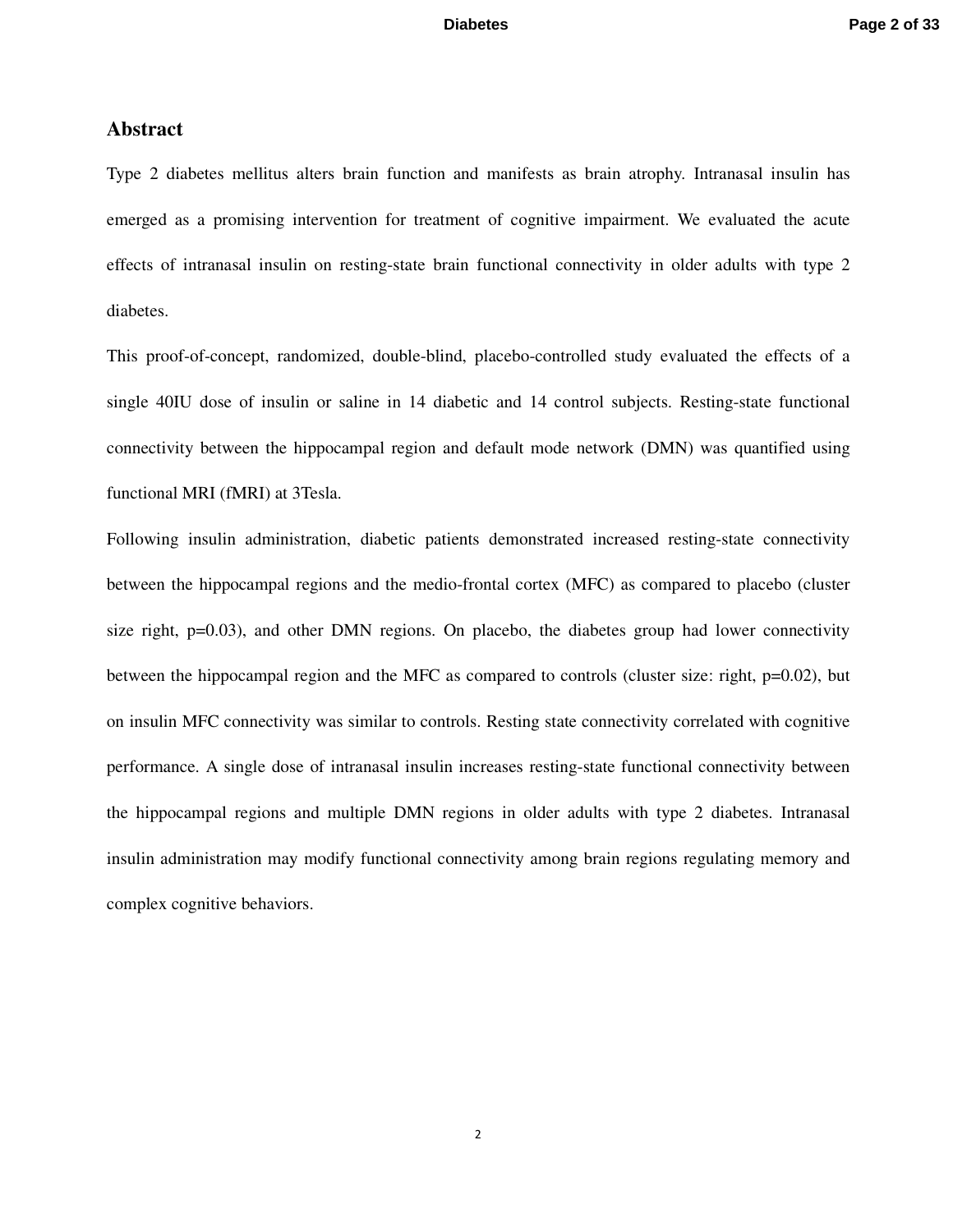### **Introduction:**

Type 2 diabetes mellitus (DM) accelerates brain aging that manifests as a widespread generalized atrophy (1) and earlier onset of dementia and Alzheimer's disease (AD) (2). Aging, diabetes, and AD alter insulin transport and utilization in the brain (3). Central insulin is a neuromodulator involved in the key processes underlying cognition (4;5), energy homeostasis (6), synapse formation and neuronal survival  $(7).$ 

Intranasal insulin administration delivers insulin directly to the brain (8), and therefore intranasal insulin administration is emerging as a promising tool to deliver therapeutics directly to the brain (9). Intranasal insulin increases regional perfusion (10;11) and improves cognition and memory (hippocampal function) in healthy young and older people (12;13), as well as in patients with cognitive impairment or mild AD (14).

Our proof-of-concept pilot study demonstrated that a single intranasal insulin dose of 40 IU acutely improved visuospatial memory in older people with type 2 DM and healthy controls (10). In diabetics, better cognitive performance following intranasal insulin administration correlated with regional vasodilatation in the middle cerebral artery territory and in the insular cortex. Still, the mechanisms for insulin-related improvement of memory (hippocampal function) remain unclear. Functional MRI (fMRI) studies have led to the characterization of a network, termed the default mode network (DMN), that is activated during wakeful rest and deactivated during the performance of cognitive tasks (15;16). Numerous brain regions within the DMN have been linked to higher cognitive processes (i.e., language and memory), including the medial temporal lobe, the medial pre-frontal cortex, anterior and posterior cingulate cortex and the medial, lateral and inferior parietal cortex (16;17). Older people with diabetes have worse functional connectivity among these regions, as compared to healthy controls, and the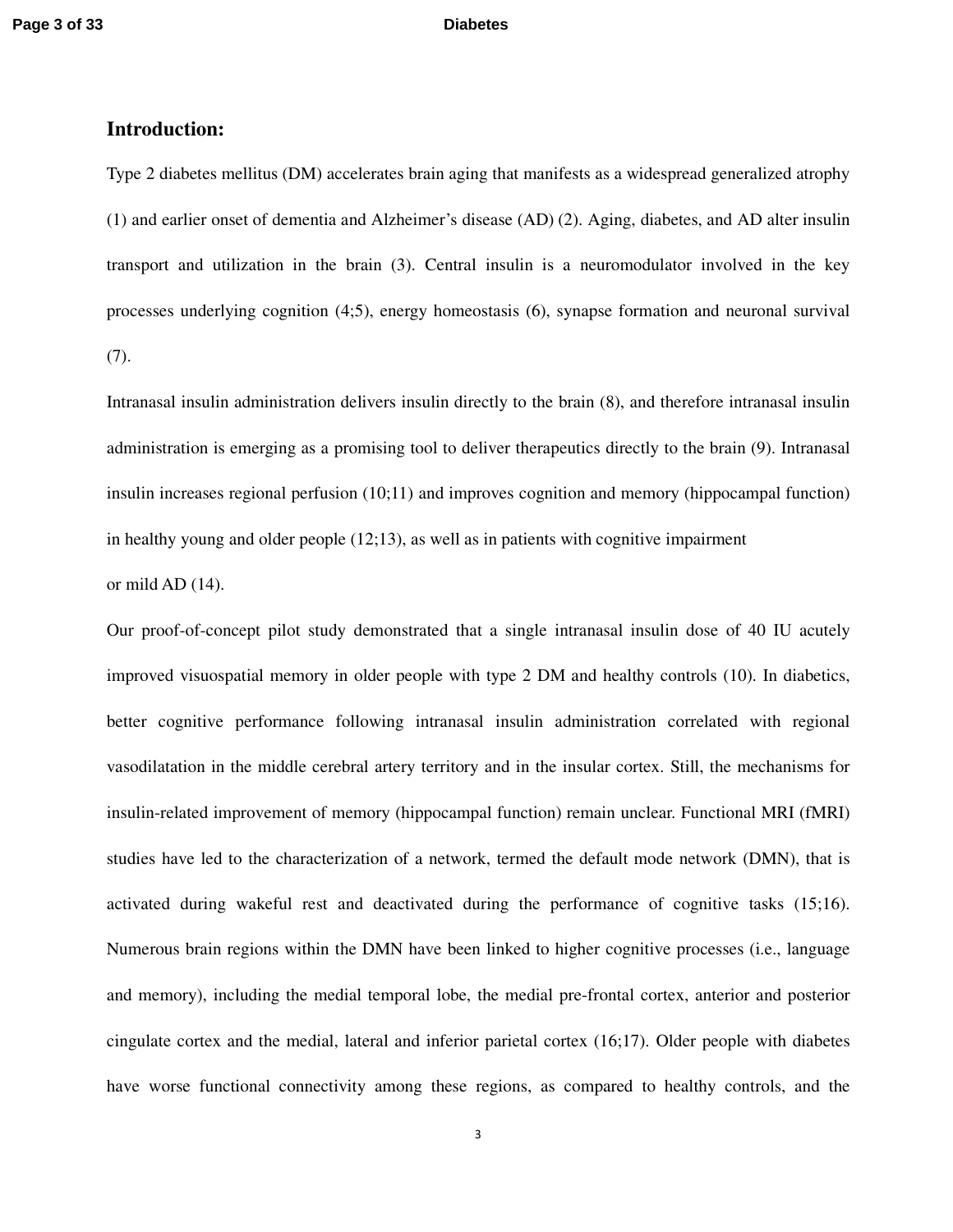abnormal neuronal connectivity may precede clinical manifestations of brain atrophy and cognitive impairment (18-20).

We hypothesized that intranasal insulin may acutely modify signaling between the hippocampus and the DMN regions that have been implicated in memory and cognitive processing. We acquired resting-state fMRI to identify functional connectivity between the hippocampus and DMN regions following the administration of intranasal insulin or placebo in older adults with and without type 2 DM.

## **Methods:**

**Design:** We conducted a pilot, randomized, double-bind, placebo-controlled study with cross-over design of a single dose of INI or sterile saline in type 2 DM and healthy older adults (FDA-IND 107690; www.clinicaltrials.gov NCT01206322). Details of the study protocol have been reported and intranasal insulin administration was safe without affecting systemic glucose levels (10).

### **Subjects**

The study was conducted at the Syncope and Falls in the Elderly (SAFE) Laboratory, the Center for Advanced MR imaging and the Clinical Research Center (CRC) at the Beth Israel Deaconess Medical Center (BIDMC). The protocol was approved by the BIDMC Committee on Clinical Investigation. Participants were recruited prospectively via advertisements in the local community. Diabetic participants were required to be diagnosed with type 2 DM for at least five years and treated with oral anti-diabetic agents. Controls were required to be normotensive, have fasting blood glucose <100 mg/dL and not be treated for any systemic disease. Of 262 participants who completed phone screen, 64 were eligible and provided written informed consent. Twenty-eight completed the protocol and were included in the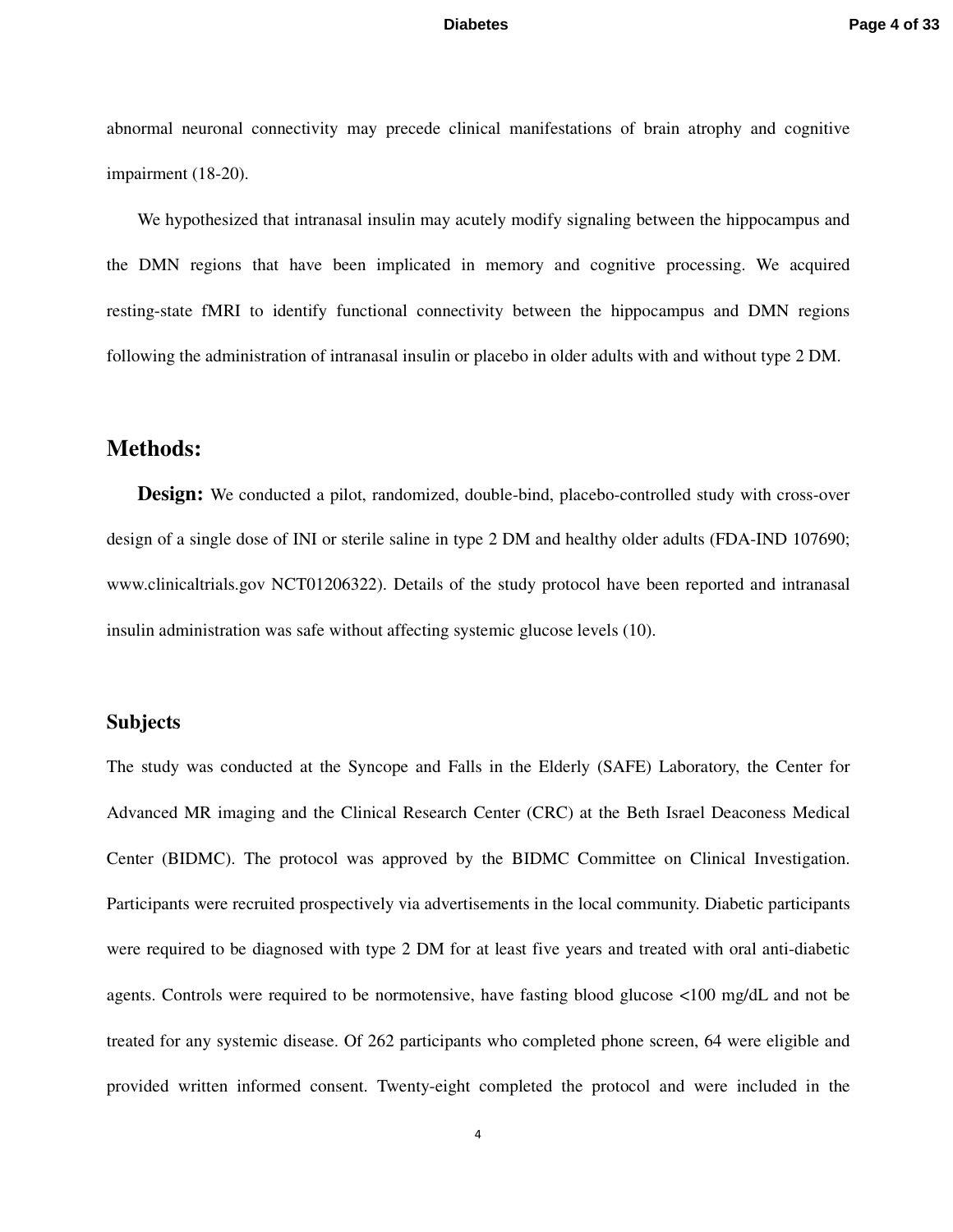analyses: 14 diabetic (7 females, 61.7±8.1 years) and 14 healthy subjects (10 females, 60.1±9.9) (Table 1).

Thirty-six participants were excluded for the following reasons: consent withdrawal (n=7), diagnosis of DM <5 years (n=3), insulin treatment (n=1), intranasal medication (n=1), abnormal laboratory results  $(n=3)$ , controls with HbA1c >6% (n=4), uncontrolled hypertension (n=4), subthreshold MMSE scores  $(\leq 24$  on age-adjusted norms) (n=2), psychiatric disorder (n=1), brain biopsy surgery (n=1), substance abuse (n=1), MRI-incompatible stents (n=1), hypoglycemic episodes during home monitoring (n=2), health care provider disapproval (n=1), lost to follow-up (n=3) and poor fMRI data quality due to motion artifacts (n=1).

On-site screening included: fasting laboratory chemistries, electrocardiogram, vital signs, detailed medical history and medication review, and anthropometric measurements. One control participant was excluded after randomization because of high blood pressure and one subject's data was excluded from analyses due to motion artifacts on the MRI scan. All other exclusions occurred before randomization during the screening phase. Glycemic control and other prescribed medications were taken during the study, but were held in the morning before the intervention, MRI and cognitive testing. Medications were administered at a usual dose after the completion of these procedures on Day 2 and Day 3. Participants had current prescriptions of one or more medications: glycemic control agents ((biguanides (metformin (n=11)), sulfonylureas (glyburide (n=4), glipizide (n=2) and thiazolidinediones (pioglitazone n=2)), antihypertensives (beta blockers n=5), angiotensin II receptors blockers (n=3), angiotensin-converting enzyme inhibitors (n=4), statins (n=10, controls n=0), hormone replacement (control=1). Women were required to be postmenopausal.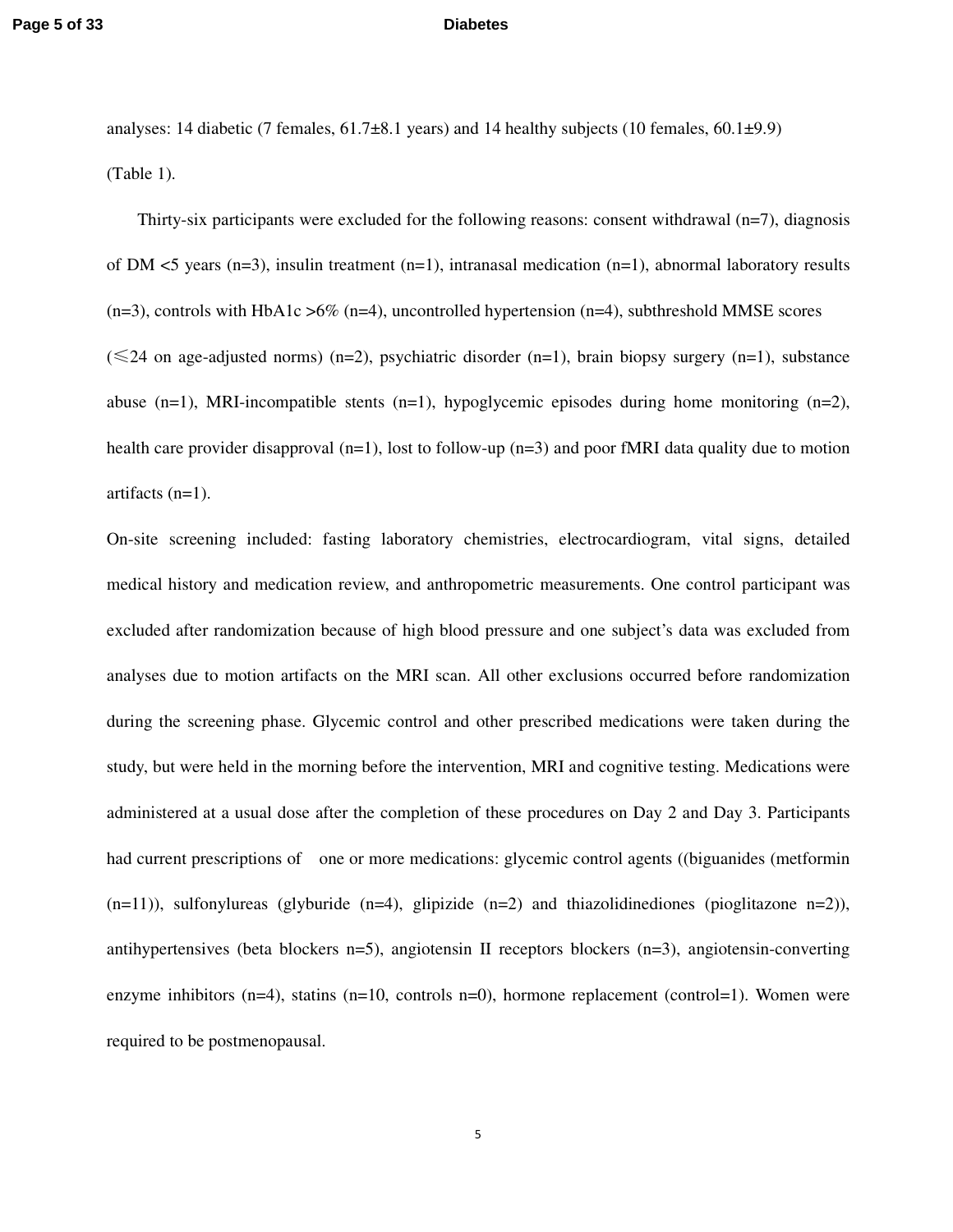### **Protocol**

Studies were conducted with at the BIDMC CRC. On CRC admission Day 1, participants completed a baseline cognitive assessment. On Day 2 and Day 3, protocols included safety monitoring for glucose and cardiovascular vital signs, insulin/placebo administration; anatomical and resting-state functional MR imaging and cognitive assessment. Resting-state fMRI was performed 26.5 $\pm$ 9.3 min after intranasal insulin administration. Vitals signs were also monitored during MRI using a Medrad® Veris® MR Vital Signs Monitor (Warrendale, PA).

### **Insulin/placebo administration**

Each participant was treated with 40IU of insulin (Novolin<sup>R</sup>, Novonordisk) or sterile saline in a random order on Day 2 and Day 3 using a ViaNase device (Kurve Technologies, Inc). Insulin administration contained 40 IU of insulin mixed with 0.4 ml of saline and an additional residual volume of 0.66ml (30IU of insulin mixed with 0.33 ml of saline). The placebo contained an equivalent volume of sterile saline.

### **Anatomical and functional MR imaging**

Anatomical and functional studies were performed on a 3-Tesla GE HDx MRI scanner (GE Medical Systems, Milwaukee, WI) using the 3-D magnetization-prepared rapid gradient echo (MP-RAGE) (TR=6.6 ms, TE=2.8ms, FA=15°, Bandwidth=31.25 KHz, FOV=24, Slice Thickness =3mm, 52 slices, Matrix=192x256). Resting-state functional images were collected over a five minute period using a gradient-echo planar imaging pulse sequence sensitive to blood oxygenation level dependent (BOLD) contrast ( TR=3000ms, TE=27ms, FA=60◦ , FOV=25, Slice Thickness=5mm, 30 slices, Matrix=64x64,  $NEX=1$ ).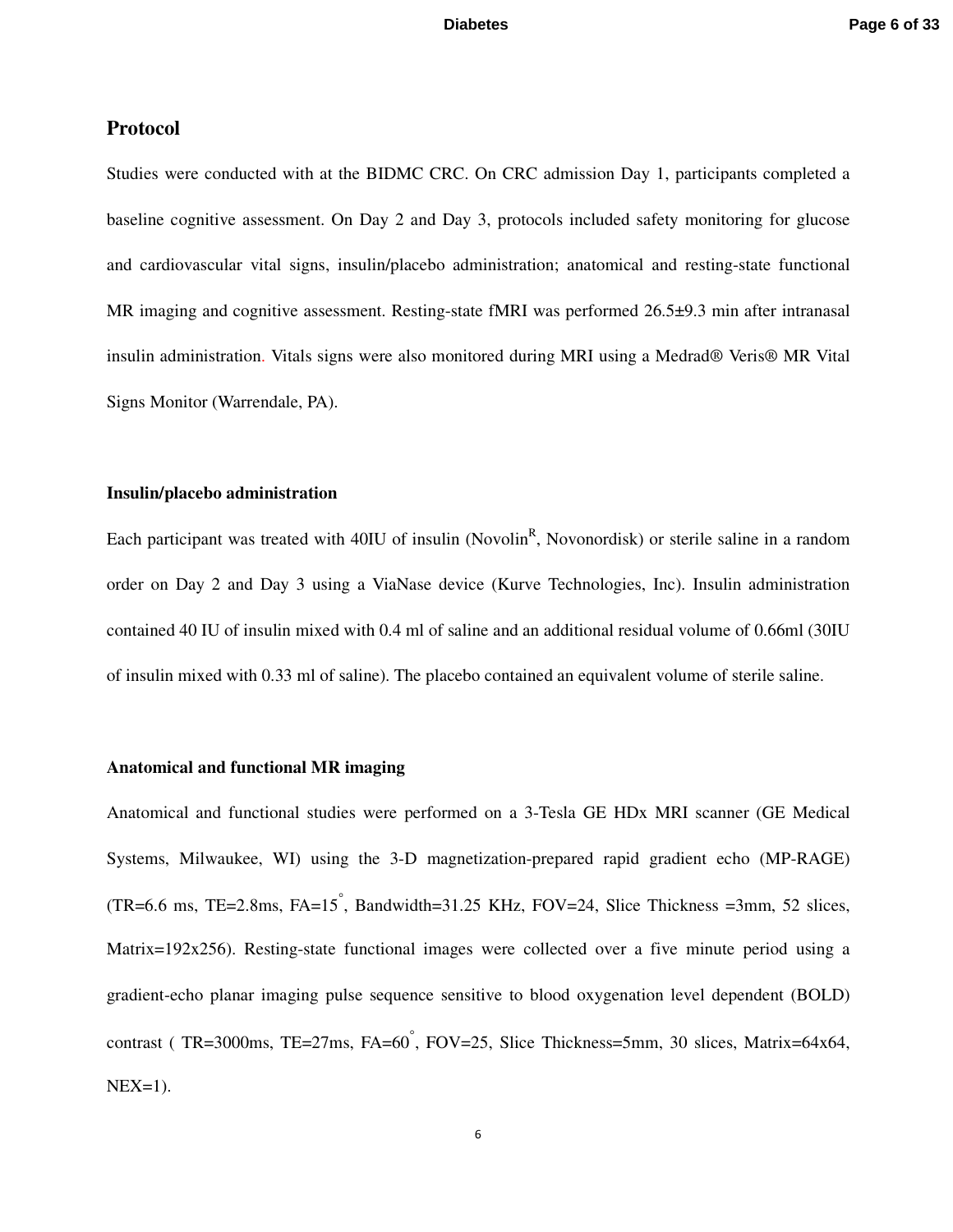### **Neuropsychological Assessment**

Baseline assessment (Day 1) included the Mini Mental State Exam (MMSE) and measures of verbal learning (Hopkins Verbal Learning Test-Revised (HVLT-R)), executive function (Trail-Making Tests A and B, Digit Span). Cognitive assessment on insulin vs. placebo (Day 2 and Day 3) was done after MRI scan, and had to be completed within two hours after drug administration because of insulin pharmacokinetics (8;21;22). These assessments included a brief battery of parallel versions of the Brief Visuospatial Memory Test-Revised (BVMT-R) and the verbal fluency measures (FAS, Category, and Switching conditions) of the Delis-Kaplan Executive Function System (D-KEFS) assessment (23;24).

### **Statistical Analyses**

Statistical Parametric Mapping (SPM8, Wellcome Department of Cognitive Neurology, London; http://www.fil.ion.ucl.ac.uk/spm) was used to preprocess the raw functional MRI data, and resting-state fMRI Data Analysis (REST V1.8, http://www.restfmir.net) was used for the network correlation analysis.

The first two volumes of the scanning session were discarded to allow for T1 equilibration effects. The remaining images were corrected for timing differences between each slice using Fourier interpolation. The images were then corrected for motion effects, where the first volume of the scanning session was designated as the reference volume. One participant with head motion more than 2.0 mm maximum displacement in any direction of x, y, and z or 2.0 degree of any angular motion throughout the course of scan was excluded from the analyses. The mean EPI images were co-registered to the T1 images. Co-registered T1 images were normalized to the MNI (Montreal Neurological Institute Atlas) via SPM 8 tools. The resulting images were smoothed with a Gaussian kernel of 6mm×6mm×6mm (full-width half-maximum, FWHM). Linear trends were removed from the image time series and data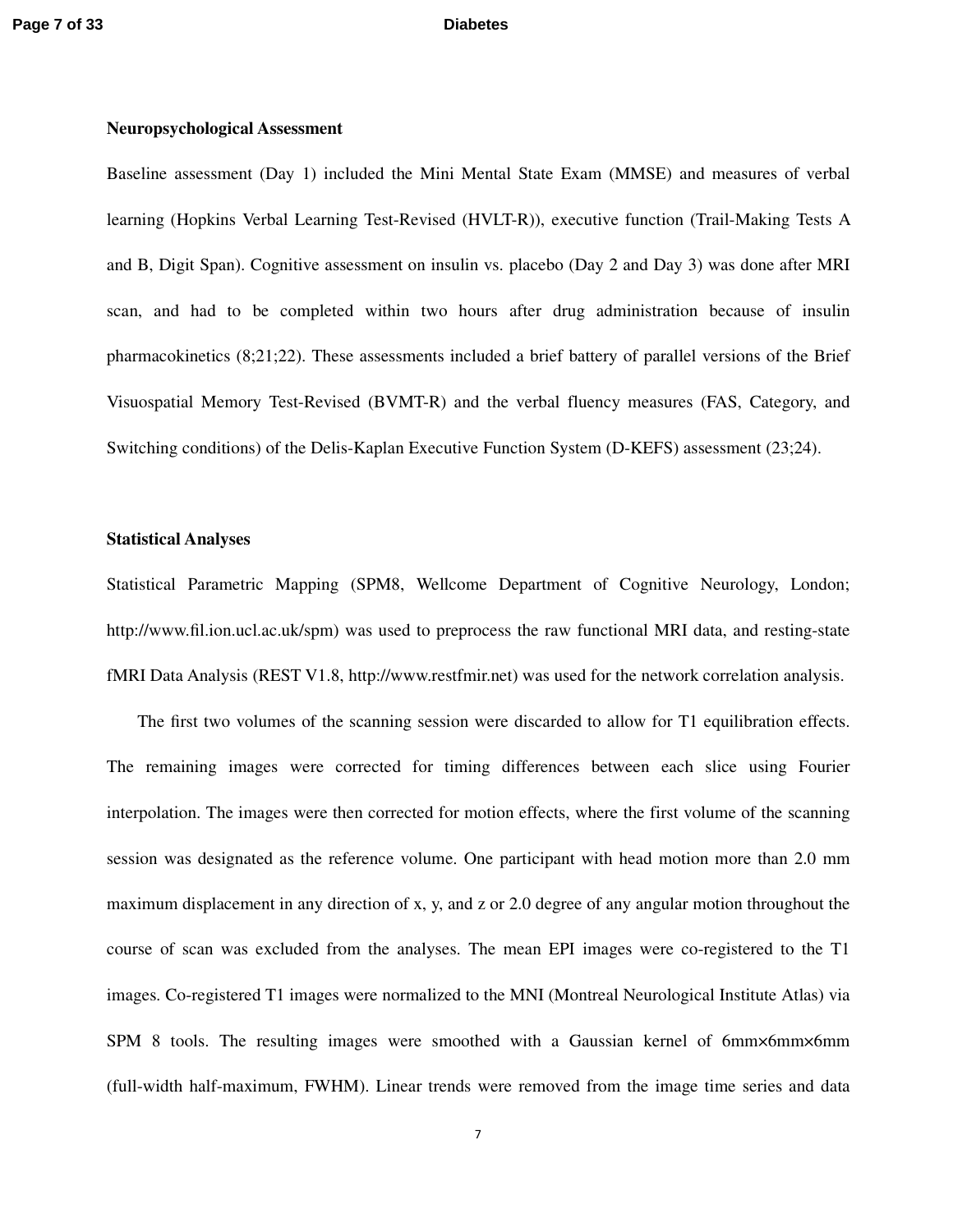were band-pass filtered at 0.01–0.08 Hz.

A hypothesis-driven regions of interest (ROIs) approach was used to investigate the hippocampus and parahippocampus (hippocampal region) using the ROIs from the Wake Forest University PickAtlas (25). Bilateral hippocampus and parahippocampus were selected as seed regions and the correlations of time course between seed regions and the whole brain were calculated in a voxel-wise manner for each subject and condition (e.g. DM-insulin, DM-placebo, control- insulin, control-placebo). The Fisher transformation (r-to-z transformation) was used to normalize distribution of the Pearson correlation coefficient values (r) to standard z scores to represent the strength of connectivity (26). One-sample t tests (uncorrected, voxels with  $p < 1 \times 10^{-9}$  and cluster size ≥270mm<sup>3</sup>) were used to determine brain regions with significant connectivity to the seed regions in each state. Connectivity maps were compared between the insulin and placebo condition for each subject using a paired t-test. Two-sample t tests were used to compare the diabetes and control groups. The threshold was corrected with Alphasim (AFNI, Bethesda, Maryland, USA; http://afni.nimh.nih.gov/afni/) in paired and two-sample t-tests (  $p<0.05$ ; minimum cluster size was set to  $270$ mm<sup>3</sup>).

Performances on the BVMT-R are reported as age-adjusted T scores for: the total learning score across the three immediate recall trials (Total Recall), delayed recall (Delayed Recall). Performances on the FAS, Category and Switching verbal fluency trials were also reported as age and education-adjusted T scores. Composite general cognitive function scores were calculated as average T Scores.

Least square (LS) models were used to evaluate the relationships between fMRI measures (regional Z scores) and cognitive measures (verbal fluency, BVMT-R, as dependent variables) with age and sex as model effects. A LS model for MMSE was adjusted fro education years and race ((AA African/American). LS models were calculated separately within group and condition (e.g. diabetes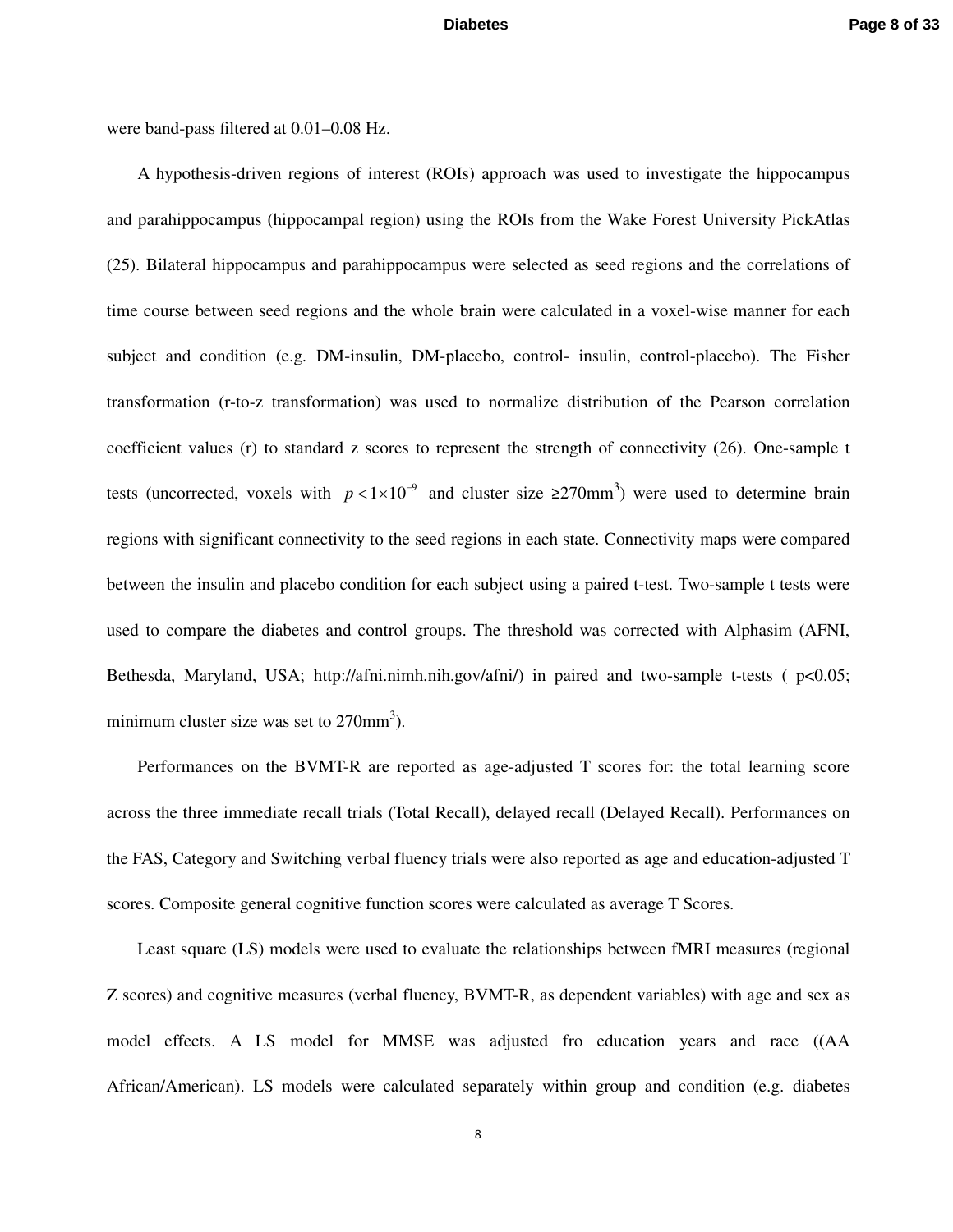group on insulin) for each variable to minimize effects of multiple comparisons. Conservatively, we selected models with  $R^2 > 0.25$ , and p<0.05, and we present  $R^2$ <sub>adj</sub> adjusted for model covariates. Nominal observed p-values are reported without adjustment for multiple testing in this small proof of concept study.

# **Results**

### **Demographic and baseline characteristics**

Demographic group characteristics were similar (Table 1), but diabetic subjects had lower global gray matter volume (p=0.03), fewer years of education (p=0.03) and worse executive function (p=0.004) and verbal memory (p=0.002). Hippocampal volumes were similar between the groups.

### **Resting-state connectivity**

Multiple regions within the DMN exhibited functionally connectivity to the right and left hippocampal regions. Figure 1 (A-F) depicts a summary of the DMN regions that were significantly correlated (voxels with  $|t| \geq 15.4$ , cluster size  $\geq 270$ mm<sup>3</sup>) to bilateral hippocampal regions following intranasal insulin and placebo administration in the diabetes group (Figure 1A and 1B) and controls (Figure 1D and 1E).

In the diabetes group, insulin increased connectivity between the medial frontal cortex, right inferior parietal cortex, posterior cingulate gyrus and anterior cingulate cortex and hippocampal regions, as compared to placebo (Figure 1A-C, Table 2). The threshold was set at p<0.05, voxel corrected, a minimum cluster size  $=270$ mm<sup>3</sup>.

Similarly, in the control group, insulin increased connectivity in the medial frontal cortex, posterior cingulate gyrus and anterior cingulate cortex (Figure 1 D-F, Table 2). Table 2 shows all regions connected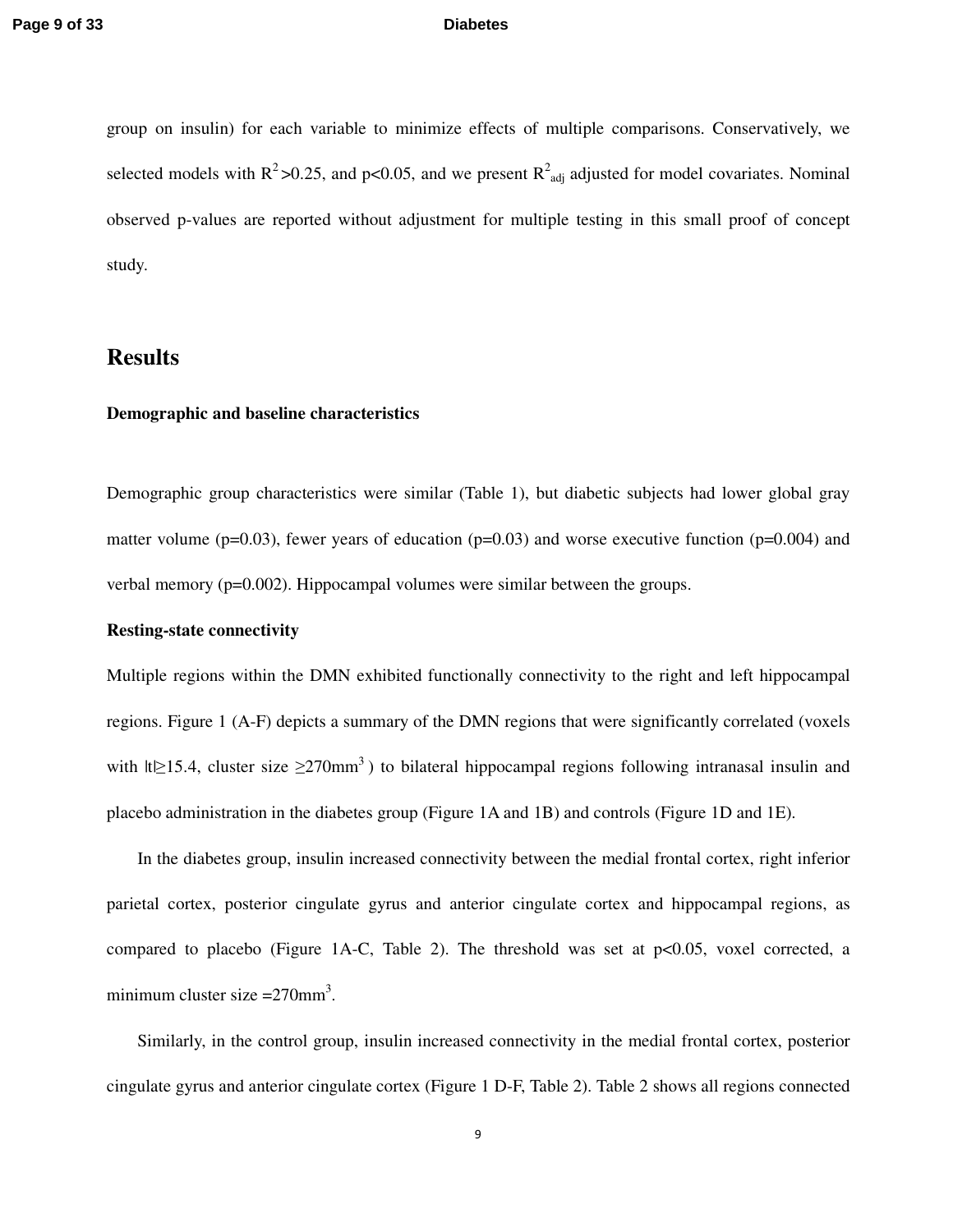to the right or left hippocampal regions.

In addition, we calculated the strength of ipsilateral connections and an average regional cluster size for each subject, and compared the insulin and placebo conditions within each group (Table 3). In the diabetes group, insulin administration increased the average cluster size within the medio-frontal cortex that was functionally connected to the right hippocampal region, as compared to placebo ( $p=0.03$ ). Following insulin administration, as compared to placebo, we also observed a trend towards an increase in cluster size within the left medio-frontal cortex (MFC) that was functionally connected to the left hippocampal region (p=0.06). The correlation between the right hippocampal region and the right inferior parietal cortex (R-IPC) also increased on insulin as compared to placebo (z value  $p=0.03$ ). The group average peak z value range for all regions was 0.76-1.69 following insulin administration and 0.71-1.55 following administration of the placebo.

In the control group, insulin administration increased the average cluster size within the left posterior cingulate cortex (PCC) that was functionally connected to the left hippocampal region, as compared to placebo (p=0.017; z value p=0.056). Correlations between the left anterior cingulate cortex (ACC) and the left hippocampus also tended to be stronger  $(z$  value  $p=0.056$ ).

The group average peak z value range for all regions was for insulin 0.71-1.69 and for placebo 0.73-1.64.

Figure 2 maps the differences between the diabetes and the control group after insulin (Figure 2A) and placebo (Figure 2B) administration. After insulin administration, the diabetes group still had worse functional connectivity in medio-frontal cortex as compared to healthy controls (Figure 2A), but these differences were less prominent than after the placebo administration (Figure 2B) (the threshold was set as Alphasim corrected p<0.05, a minimum cluster extent =  $270$ mm<sup>3</sup>).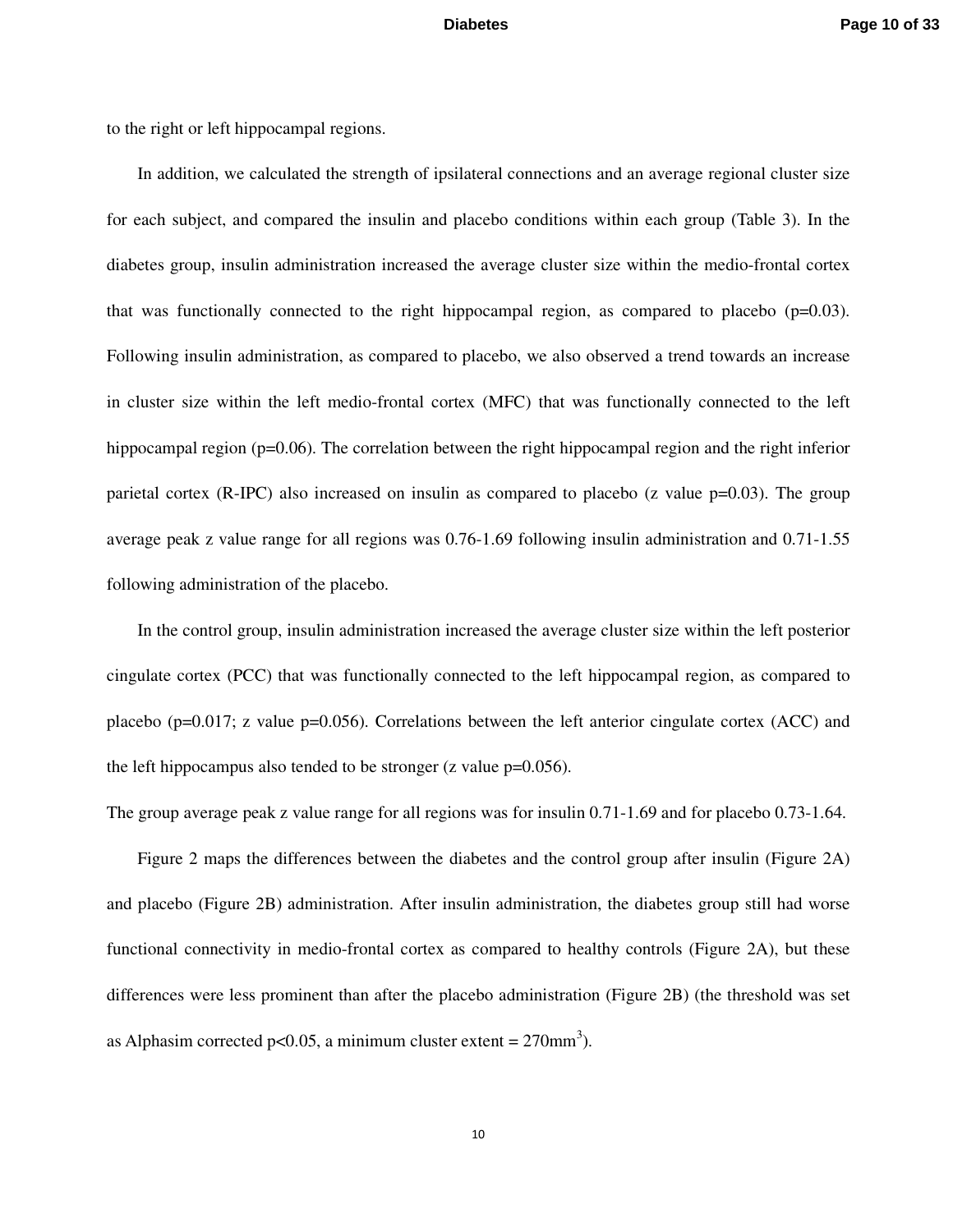Ipsilateral comparisons indicated that after placebo administration, the diabetes group had a smaller cluster of voxels within the medial frontal cortex that was functionally connected with the right hippocampus, as compared to controls  $(47\%$  decrease;  $p=0.019$ ; z value  $p=0.31$ ). A similar trend was also observed for the connectivity between medial frontal cortex and the left hippocampus (58% reduction; p=0.058; z value p=0.24). However, diabetes group had a larger cluster of connectivity between right hippocampus and posterior cingulate gyrus as compared with controls (29% increase; p=0.047; z value p=0.09), and a similar trend for the increased connectivity between posterior cingulate cortex and the left hippocampus (23% increase,  $p=0.1$ ; z value  $p=0.17$ ).

After insulin administration, the cluster size differences between the diabetes and the control groups decreased by 44% in the medial frontal cortex and by 95% in the anterior cingulate cortex.

### **Resting State Connectivity and Cognition**

Performances on verbal fluency and visuospatial memory (BVMT-R) tasks after insulin administration tended to be higher than on-placebo performances, and control subjects on insulin performed better than diabetic participants on insulin on FAS, switching and composite verbal fluency and BVMT-R T1-T3 trials and Total Recall (10).

In diabetic subjects on insulin, better performance on the Verbal Fluency Category ( naming all words in same semantic category) was associated with stronger average connectivity (Z value) between the right hippocampal region and the anterior cingulate cortex  $(R^2_{adj}=0.28 \text{ p}=0.02)$  (Figure 3A, B). Verbal Fluency Category Switching was associated with lower connectivity coefficient between the left hippocampal region and the medio-frontal cortex ( $R^2$ <sub>adj</sub>=0.43 p=0.04) but not with cluster size. In controls on insulin, better scores on BVMT-R Delayed Recall tended to be associated with stronger average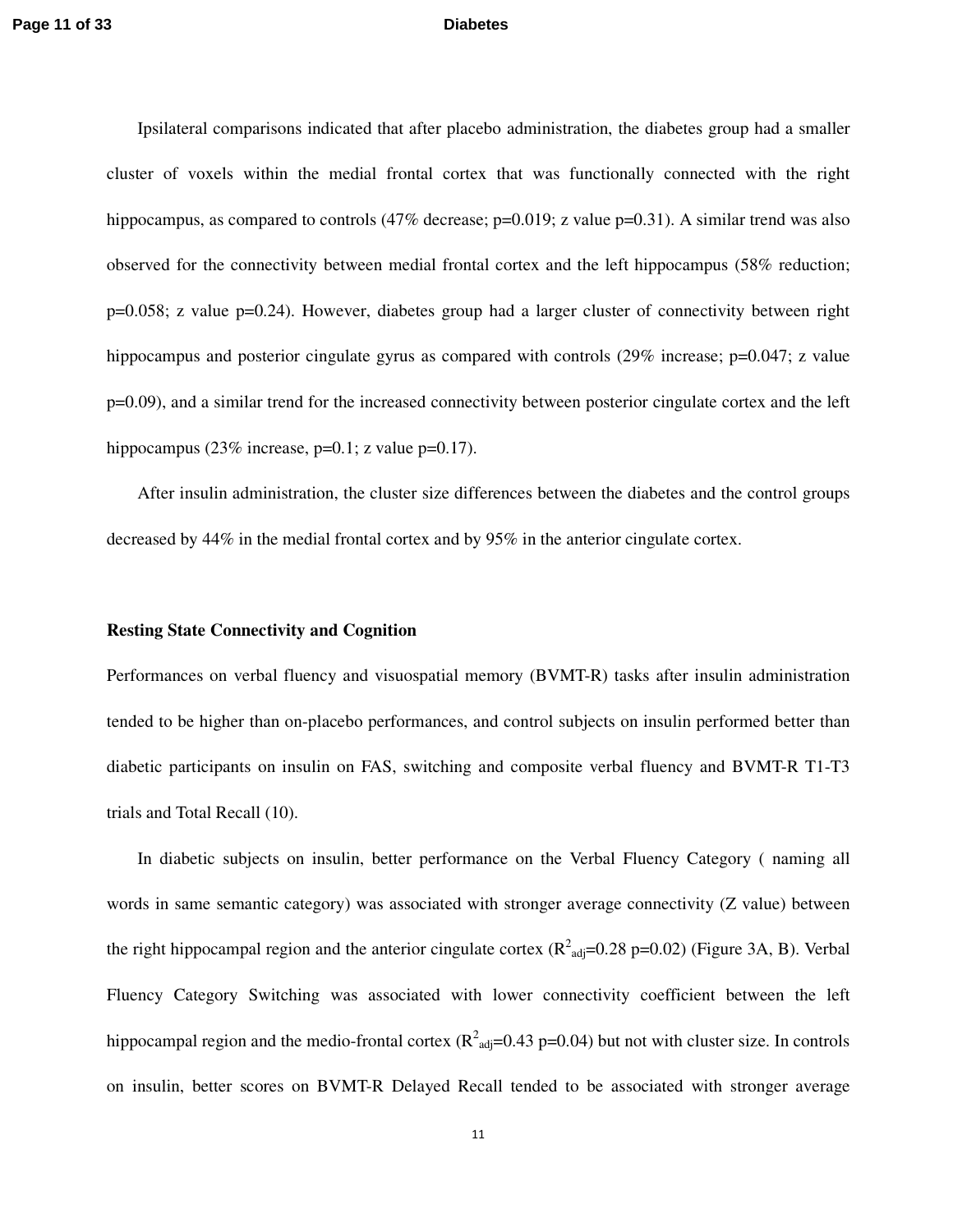connectivity between left hippocampal region and posterior cingulate cortex  $(R^2_{adj}=0.41, p=0.07)$ .

 In diabetic subjects on placebo, BVMT-R Total Recall scores were associated with lower average coefficients of connectivity between the left hippocampal region and the anterior cingulate cortex  $(R^2_{\text{adj}}=0.45, p=0.04)$ , and the lower connectivity with the right inferior parietal cortex  $(R^2_{\text{adj}}=0.44, p=0.03)$ (LS models were adjusted for age and gender). BVMT-R Learning T scores were also associated with lower average coefficients of connectivity between the right hippocampal region and the inferior parietal cortex  $(R^2_{\text{adj}} = 0.60, p = 0.01)$  (Figure 3 C, D).

In controls on placebo, Composite General Cognitive Function scores were also associated lower average coefficients of connectivity between the right hippocampal region and the inferior parietal cortex  $(R^2_{\text{adj}}= 0.74, p=0.007)$ (LS models adjusted for age, gender). HLVT-Recall T score was negatively associated with average connectivity ( $R^2_{\text{adj}}$  = 0.84, p=0.01) and voxel size ( $R^2_{\text{adj}}$  = 0.84, p=0.01) between right hippocampus and medio-frontal cortex and also between left hippocampus and medio-frontal cortex  $(R^2_{\text{adj}}=0.81, \text{ p=0.02})$ , posterior cingulate cortex  $(R^2_{\text{adj}}=0.73, \text{ p=0.04})$  and right inferior parietal cortex  $(R<sup>2</sup><sub>adj</sub>=0.72, p=0.04)$ . These relationships were not observed after insulin administration in the diabetes and control groups.

### **Resting State Connectivity and Glycemic Control**

There was no significant relationship between HbA1c and resting state connectivity after insulin administration. In the control group, after placebo administration, HbA1c was associated with stronger connectivity between right and left hippocampus and right inferior parietal cortex ( $R^2$ <sub>adj</sub>=0.76, p=0.03).

### **Discussion**

This study demonstrated that in diabetic and age-matched healthy subjects, intranasal administration of a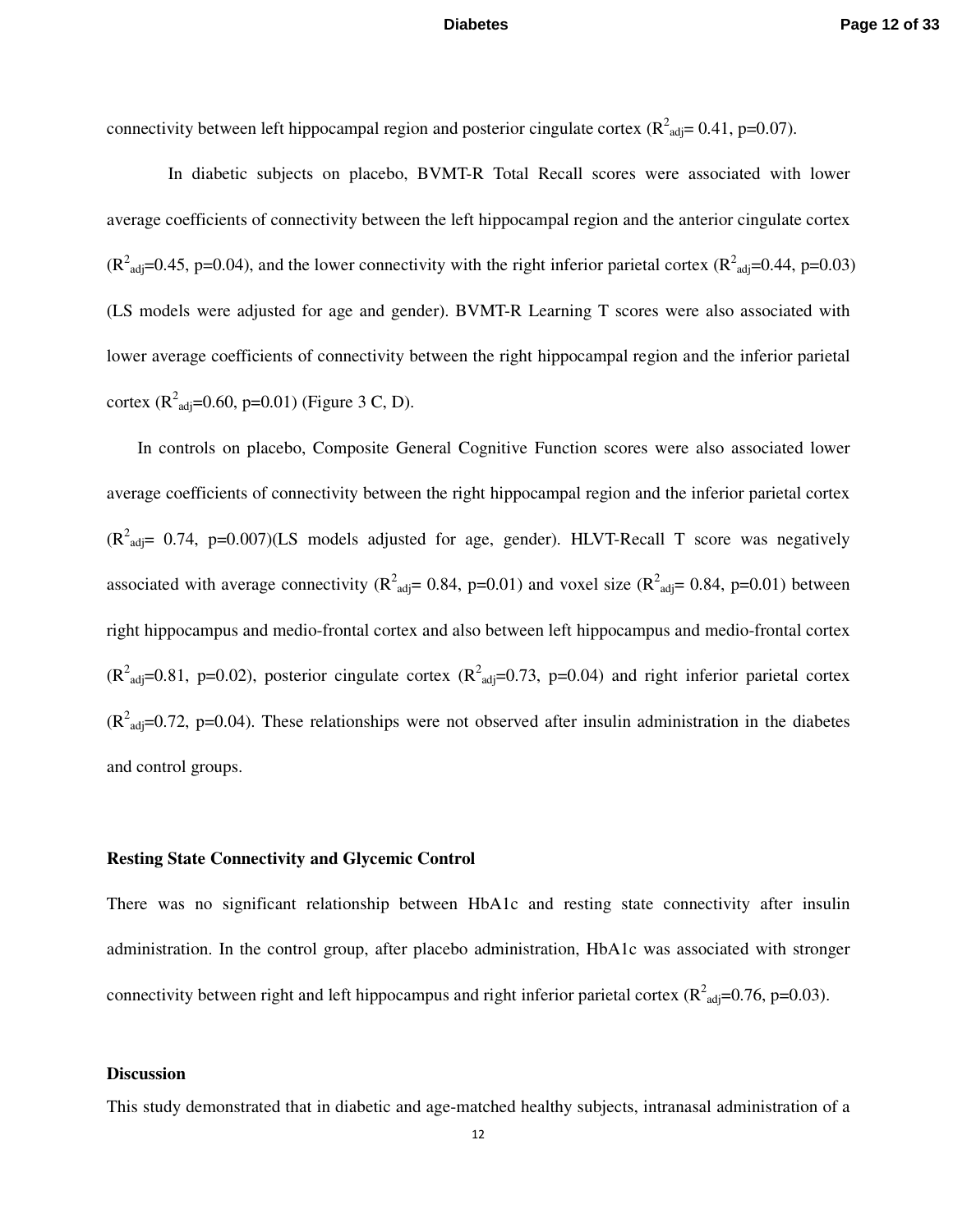single dose of insulin acutely increased resting-state functional connectivity between the hippocampal region and multiple regions within the DMN (i.e., medial frontal cortex, interior parietal cortex and anterior and posterior cingulate cortex) that are linked to integrative higher cognitive function. After placebo administration, connectivity between hippocampal regions and these DMN regions was lower in diabetic subjects as compared to healthy controls in several brain regions. After insulin administration, the cluster size differences between the diabetes and the control groups decreased by 44% in the medial frontal cortex and by 95% in the anterior cingulate cortex. After administration of intranasal insulin, the differences in functional connectivity between the diabetic and control group were no longer significant. These findings suggest that acute administration of insulin via intranasal delivery route may acutely improve acutely functional connections between brain regions involved in memory and other cognitive domains processing.

 The insulin resistance syndrome is associated with reduced brain insulin levels and sensitivity in age-related memory impairment and AD (5;27-29). Brain insulin plays an important role as a neuromodulator in cognition (4;5), energy homeostasis, food intake, sympathetic activity, neuron-astrocyte signaling, synapse formation, and neuronal survival (7;30). Insulin has been shown to reinforce signaling in the dopamine–mediated brain–reward system and modulate food intake and responses to reward stimuli (31-33). Intranasal insulin increases rapidly in cerebrospinal fluid and binds to insulin receptors (34;35) in the olfactory bulb, several regions in cerebral cortex including autonomic network (e.g., insular cortex, dorsal root ganglia, nigro-striatal neurons), cerebellum (36-38), hypothalamus, and hippocampus (34;35;39).

Type 2 diabetes is associated with impairment of hippocampus-dependent memory, and these effects are proportional to diabetes severity (2). Resting-state functional connectivity is also altered in type 2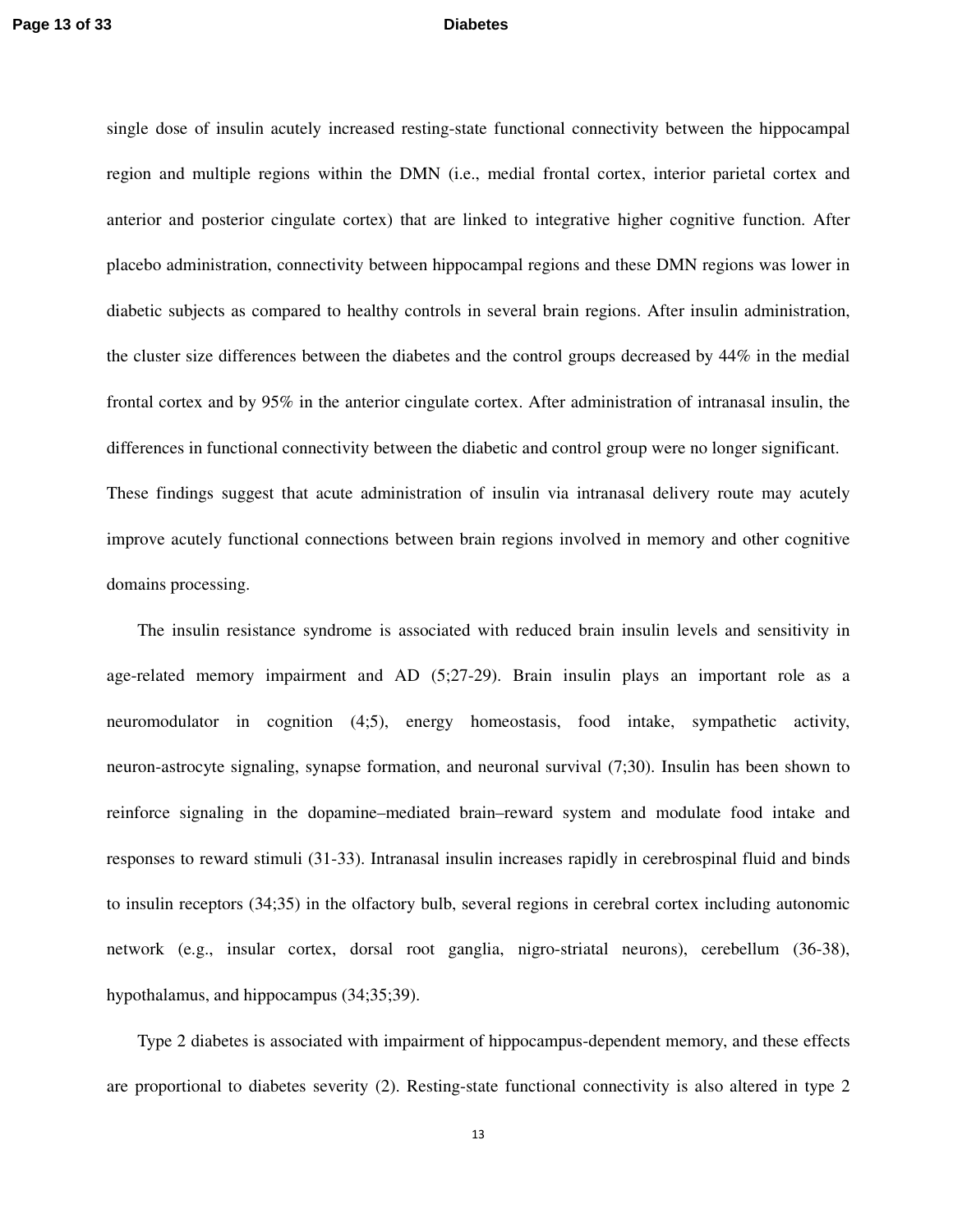diabetic subjects, and the severity of impairment correlates with the degree of insulin resistance (18;19). The effects of intranasal insulin on resting-state connectivity have not been studied. Diabetic subjects had worse baseline cognitive performance, especially in the memory and executive function domains. We have previously shown, in this cohort, that intranasal insulin may improve acutely visuospatial memory in older diabetic and healthy adults, and that this improvement of memory and verbal learning may be dependent upon vasodilatation response in the middle cerebral artery territory and in particular insular cortex (10). In diabetic subjects on insulin, better performance on the verbal fluency naming task was associated with stronger coefficient of connectivity between the right hippocampal region and anterior cingulate cortex and lesser connectivity between the left hippocampal regions and the medio-frontal cortex for a more difficult category switching task. In controls on insulin, better performance on the visuospatial memory task (BVMT-R) tended to correlate with stronger connectivity between the left hippocampal region and posterior cingulate cortex. Differences in relationships between cognition and connectivity between the right and left hippocampal regions are intriguing and reflect a complexity of the large scale verbal fluency network that comprises of verbal fluency and orthographic, discrimination sub-networks (40). Set switching is a complex operation involving a number of different brain structures that usually include various parts of the dorsolateral and dorso-medial prefrontal cortex, as well as temporal regions where hippocampus is located (41). Functional integration within verbal fluency network declines with age, and task difficulty, low productive-difficult tasks are associated with significant decreases in connectivity. Therefore, the decreased connectivity on the left may reflect the inhibition of the left hippocampus that might be part of the category switching process (42). After placebo administration, we have observed a "deactivation pattern" (15;16), which is characterized by task related decreases in activity and connectivity among several DMN regions. In other words, during a task,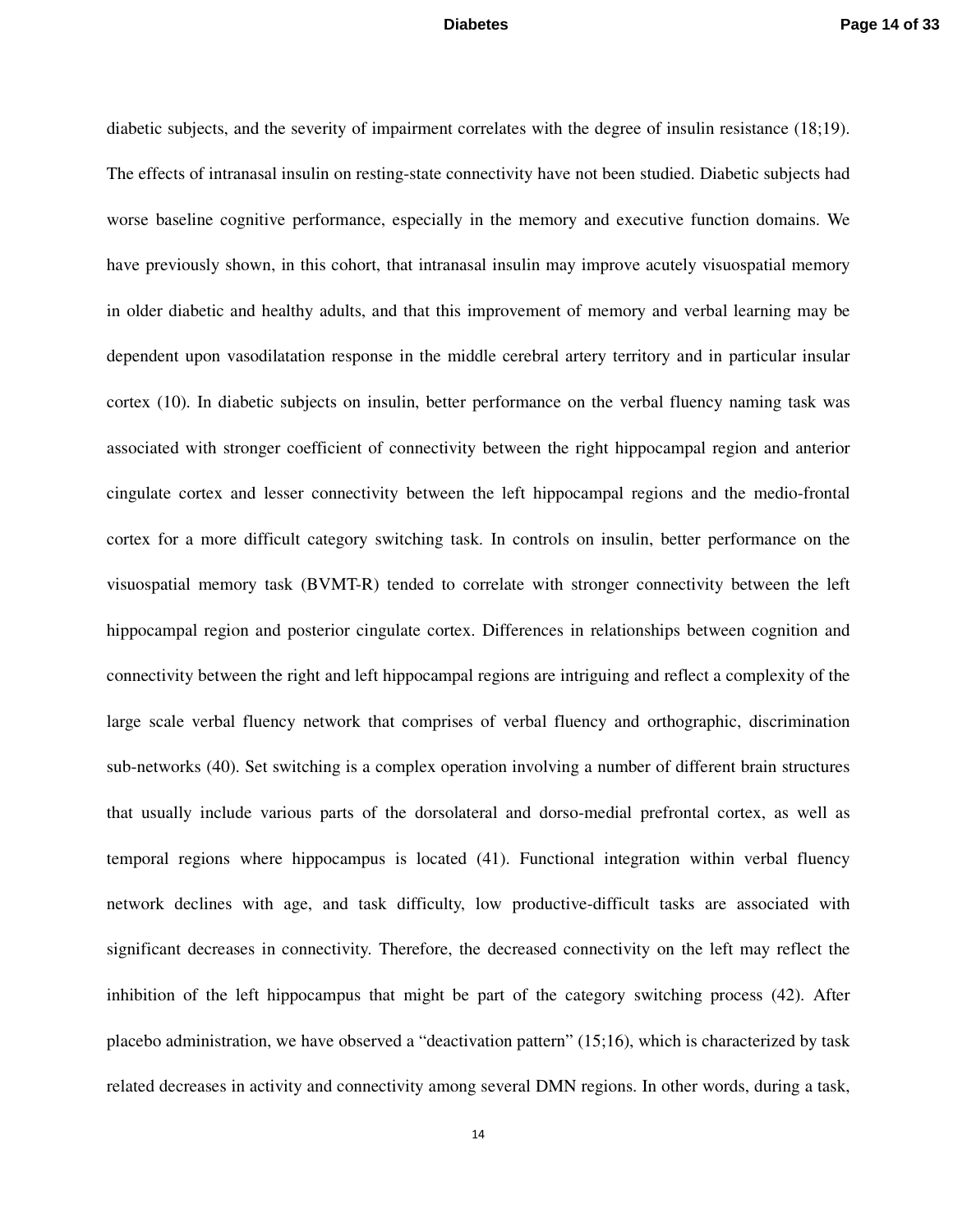a better task-related performance is associated with a decrease in functional connectivity within DMN.

In diabetic subjects, the worse performance on BVMT-R task was associated with stronger functional connectivity between hippocampal regions and anterior cingulate and inferior parietal cortex. Similarly in the control groups, negative associations were found between the general cognitive score, and verbal learning performance and connectivity between hippocampal regions and medio-frontal cortex, posterior cingulate cortex, and inferior parietal cortex. It has been demonstrated using magnetoencephalography and a two-step hyperinsulimic clamp that resting state activity correlates with insulin disposal (43). Furthermore, intranasal insulin may improve peripheral insulin sensitivity, insulin sensitization was associated with increased hypothalamic blood flow and parasympathetic heart rate variability (44;45). Intranasal insulin also diminished saliva cortisol and stress-induced responsiveness along hypothalamus-pituitary-axis (46;47). These findings may suggest that intranasal insulin administration may enhance functional connectivity between DMN and other brain regions and may modulate central autonomic responses to stress.

 This pilot study has several limitations. The small sample size in our pilot study may have limited the ability to observe the full extent of functional connectivity. Cognitive testing was done after completion of fMRI scan, and therefore could not assess acute responses in functional connectivity to different cognitive tasks that may involve difference brain regions and range of difficulty. Eleven of 14 diabetic participants were treated with metformin, which may be associated with worse cognitive performance (48). Women were required to be postmenopausal, and only one participant received hormone replacement therapy, which minimized potential effects of estrogen levels on functional connectivity (49). Furthermore, the optimal dose on intranasal insulin to modulate brain function remains unknown, as no dose-response studies have been completed to date within this population. Larger and/or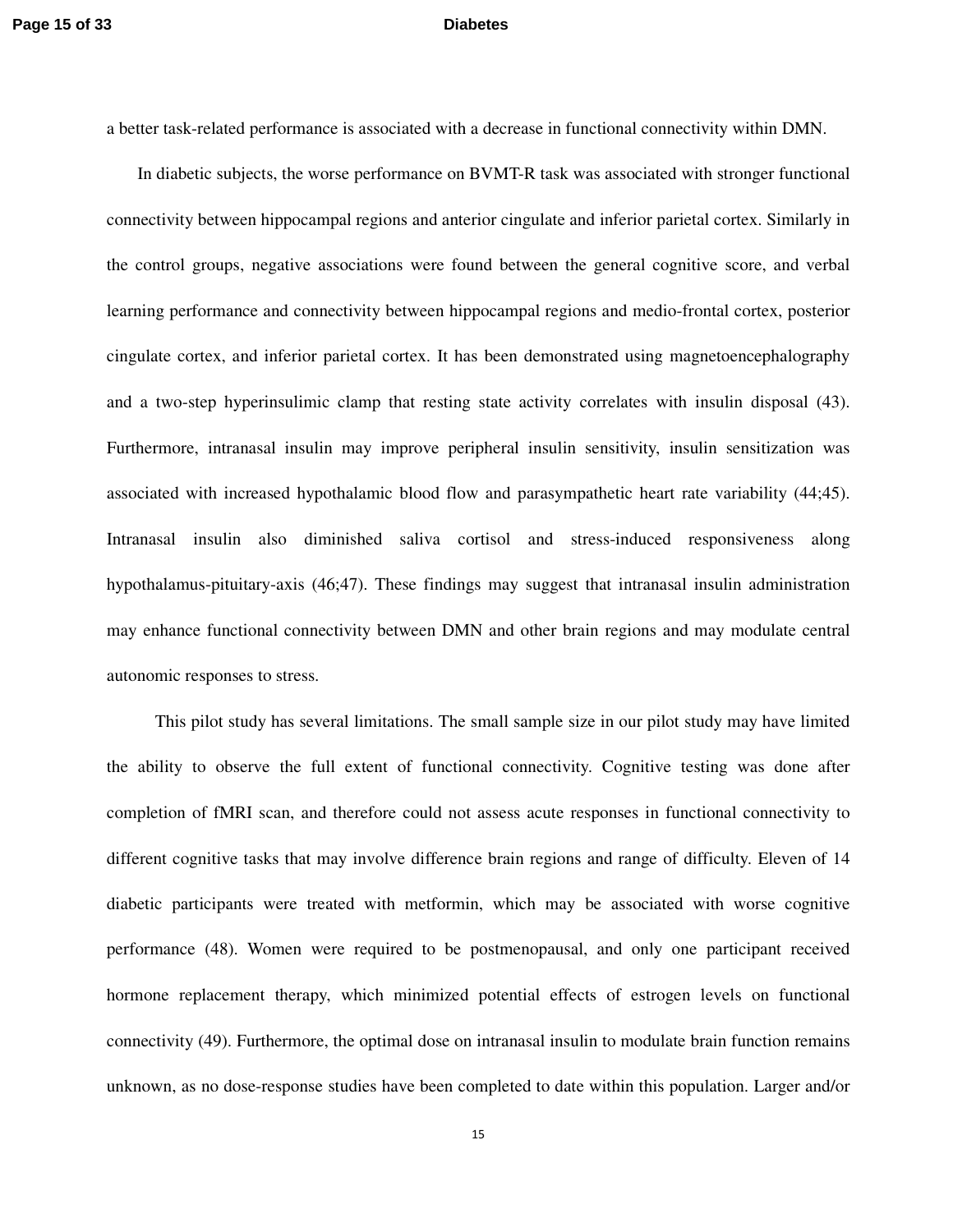more frequent doses may thus optimize the effects of intranasal insulin on brain function. Longer-term studies are also warranted to evaluate the potential for intranasal insulin for neuroprotection and improvement of cortical connectivity.

### **Conclusion**

This study provided preliminary evidence that intranasal insulin may acutely increase functional connectivity between the hippocampal region and the DMN in older adults with type 2 diabetes and age-matched healthy controls. Furthermore, differences in post-insulin connectivity between diabetic and control subjects diminished. Cognitive performance on insulin was associated with regional changes in functional connectivity. Our findings provide insights how intranasal insulin acutely modulates resting state brain activity and its relationship to performance on higher cognitive tasks. Therefore, enhancement of functional connectivity may serve as a potential mechanism of acute intranasal insulin effect in the brain. However, larger prospective studies are needed to determine long-term safety and efficacy for prevention of cognitive decline in older people with type 2 diabetes.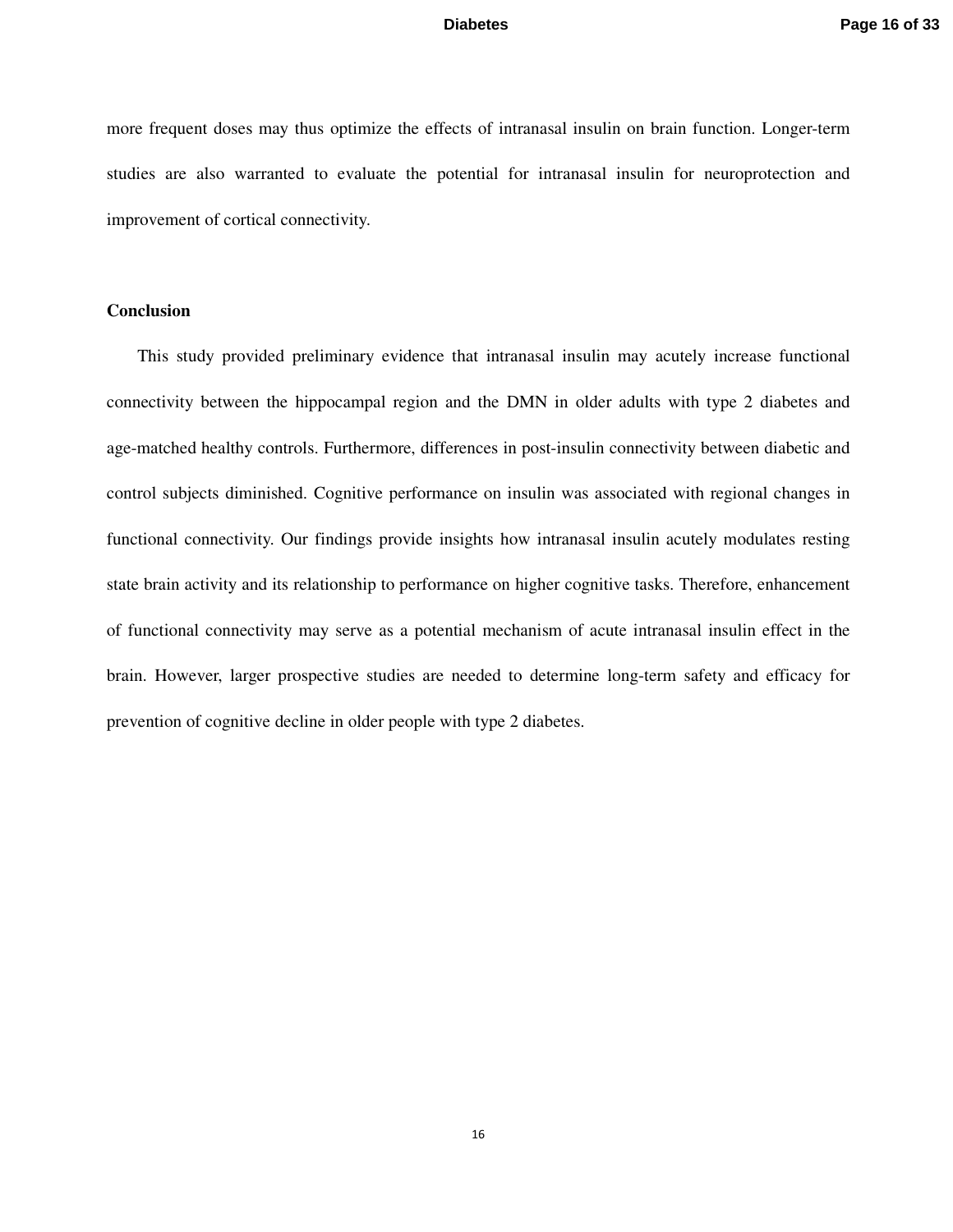### **Figure Legend:**

Figure 1. Resting-state functional network regions (medio-frontal cortex, posterior cingulate cortex, inferior parietal cortex and anterior cingulate cortex) with significant connectivity (voxels with  $|t| \geq 15.4$ , cluster size ≥270mm<sup>3</sup> and  $p < 1 \times 10^{-9}$ ) to the right and left hippocampus in the diabetes and the control group after intranasal insulin and placebo administration.

A) Diabetes group: Intranasal insulin administration, B) Diabetes group: Placebo administration; C) Diabetes group: Differences in functional connectivity between insulin and placebo administration. Intranasal insulin administration was associated with increased connectivity between hippocampal regions and medial frontal cortex, right inferior parietal cortex and posterior cingulate gyrus, as compared with placebo (paired t-test, voxel corrected within subject comparisons, cluster size  $\geq$ 270mm<sup>3</sup>, p<0.05).

D) Age-matched healthy controls: Intranasal insulin administration; E) Control group: Placebo administration; F) Control group: Differences in functional connectivity between insulin and placebo administration.

Figure 2. Differences in connectivity between the diabetes and the control group after insulin (A) and placebo administration (B). After insulin administration, diabetic subjects had lower functional connectivity only in medio-frontal cortex as compared with controls. B) After placebo administration diabetic subjects had larger areas or lower functional connectivity in multiple regions the threshold was set as  $p<0.05$ , a minimum cluster extent =  $270$ mm<sup>3</sup> (corrected).

Figure 3: The relationship between functional connectivity measures and cognitive performance in the diabetes group after insulin and placebo administration. After insulin administration (A), the average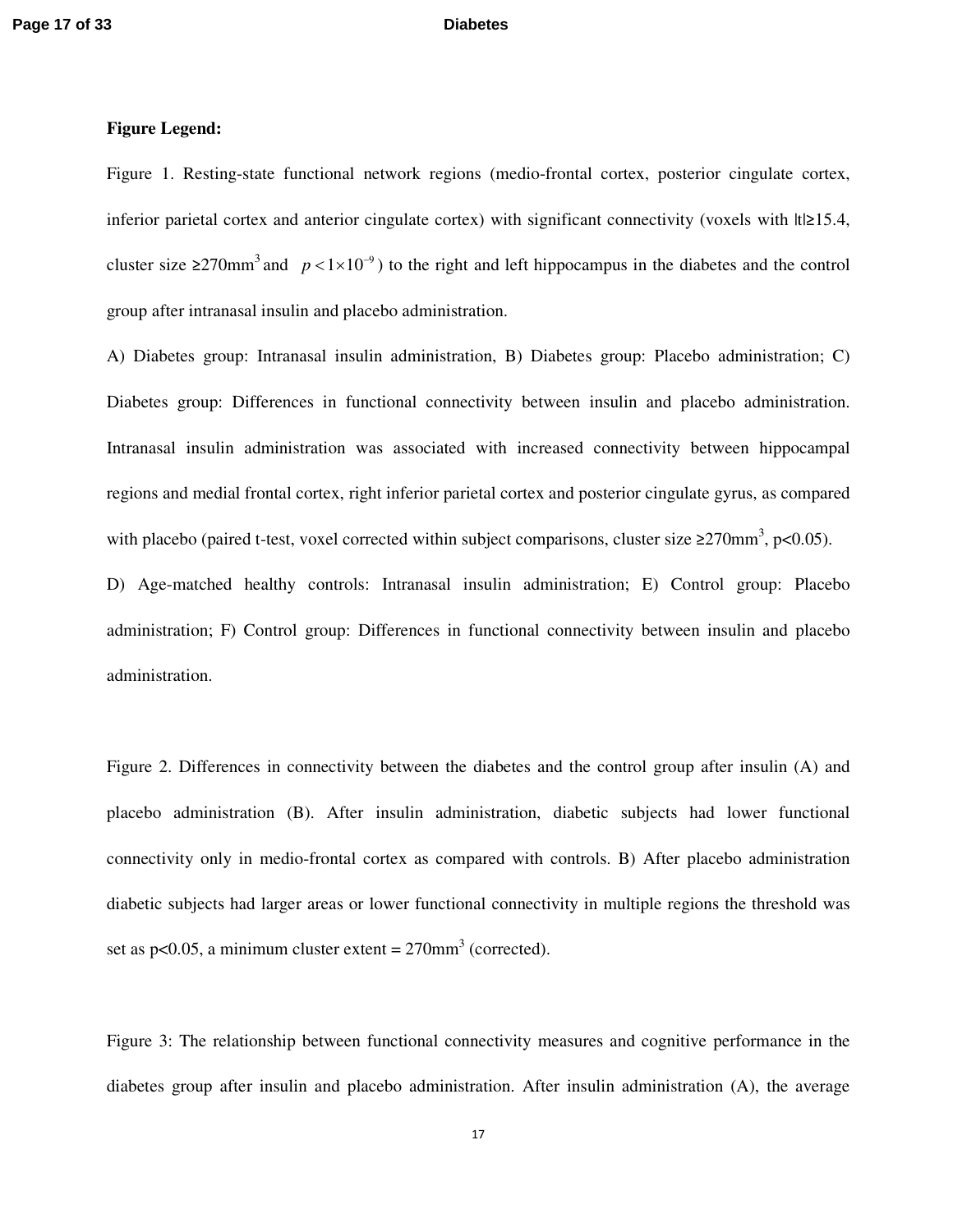coefficient of connectivity between the right hippocampus and anterior cingulate cortex was associated with better Verbal Fluency Score, but not after placebo administration (B). Brief Visuospatial Memory Learning T Score showed a positive trend with coefficient connectivity between right hippocampus and right posterior inferior parietal cortex (RIPC) after insulin administration (A) and a strong negative association after placebo administration (B).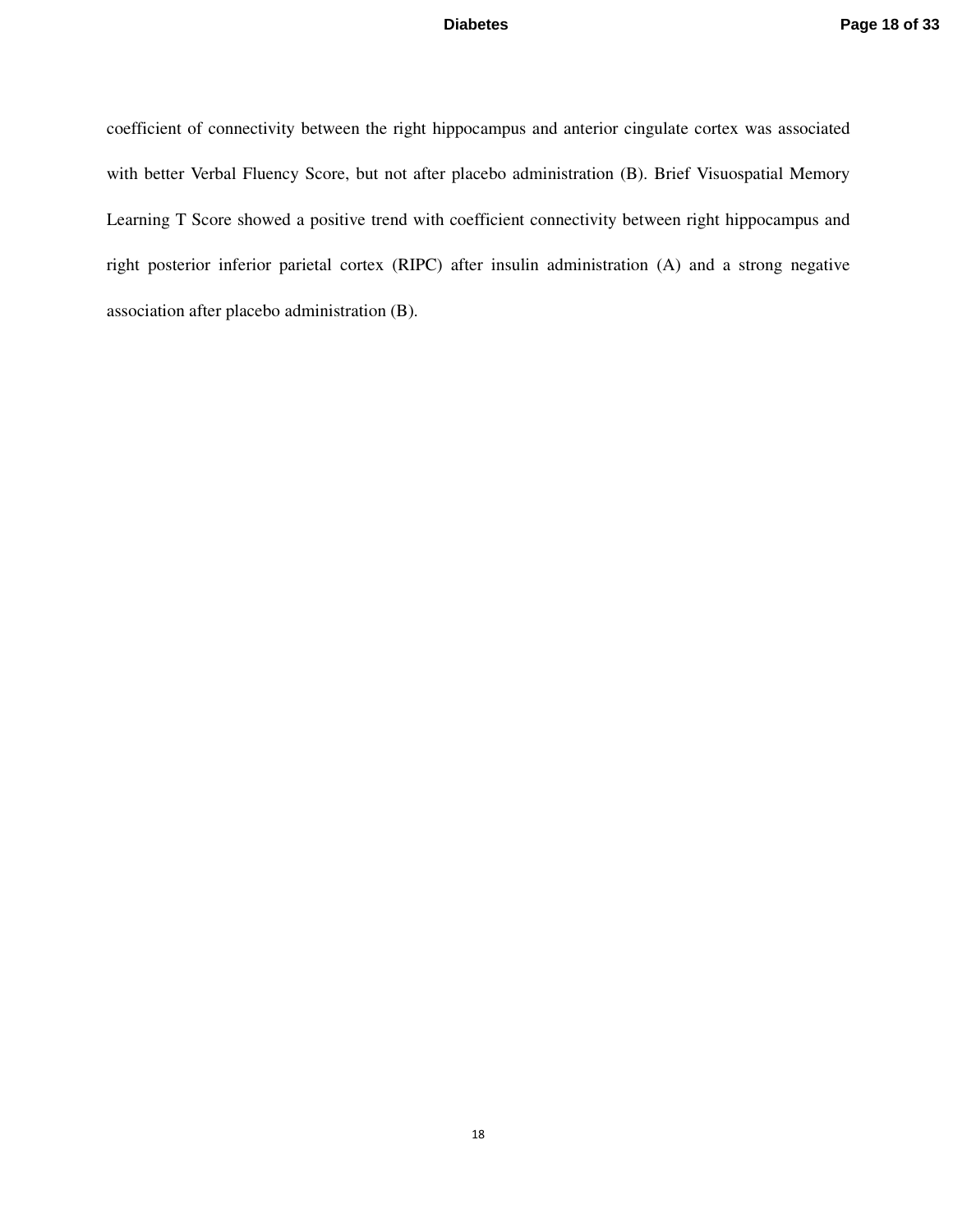### **Acknowledgements**

Authors contributions: V.N. has designed the study and overseen study conduct, data collection, analyses and MS preparation. H.Z. and Y.H. performed MRI analyses, MS preparation; P.N. overseen clinical aspects of the study, W.M. designed and overseen cognitive testing and contributed to MS preparation; B.M. contributed to study conduct and MS preparation; J.Z. and J.F. oversaw MRI analyses.

Conflict of interest: V.N. none; H.Z. none, Y.H. none, P.N. none, W.M. none; J.Z. none, J.F. none.

Funding Sources: V.N. has received grants from the NIH–National Institute of Diabetes and Digestive and Kidney Diseases (NIDDK) (5R21-DK-084463-02) and the National Institutes of Health (NIH)– National Institute on Aging (NIA) (1R01-AG-0287601-A2) related to this study, and V.N, B.M., P.N., W.M.,. received salaries from these grants. Y.H. received the grant support from China Scholarship Council (CSC) (No. 201206010220). B.M. received a KL2 Medical Research Investigator Training (MeRIT) award (1KL2RR025757-04) from The Harvard Clinical and Translational Science Center (National Center for Research Resources and the National Center for Advancing Translational Sciences, National Institutes of Health Award 8KL2TR000168-05). W.M. was also supported by the Translational Research Center for TBI and Stress Disorders (TRACTS), a VA Rehabilitation Research and Development Traumatic Brain Injury Center of Excellence (B6796-C) and VA Merit Review Award to Regina McGlinchey. This work was conducted with support from Harvard Catalyst | The Harvard Clinical and Translational Science Center (National Center for Research Resources and the National Center for Advancing Translational Sciences, National Institutes of Health Award 8UL1TR000170-05 and financial contributions from Harvard University and its affiliated academic health care centers). The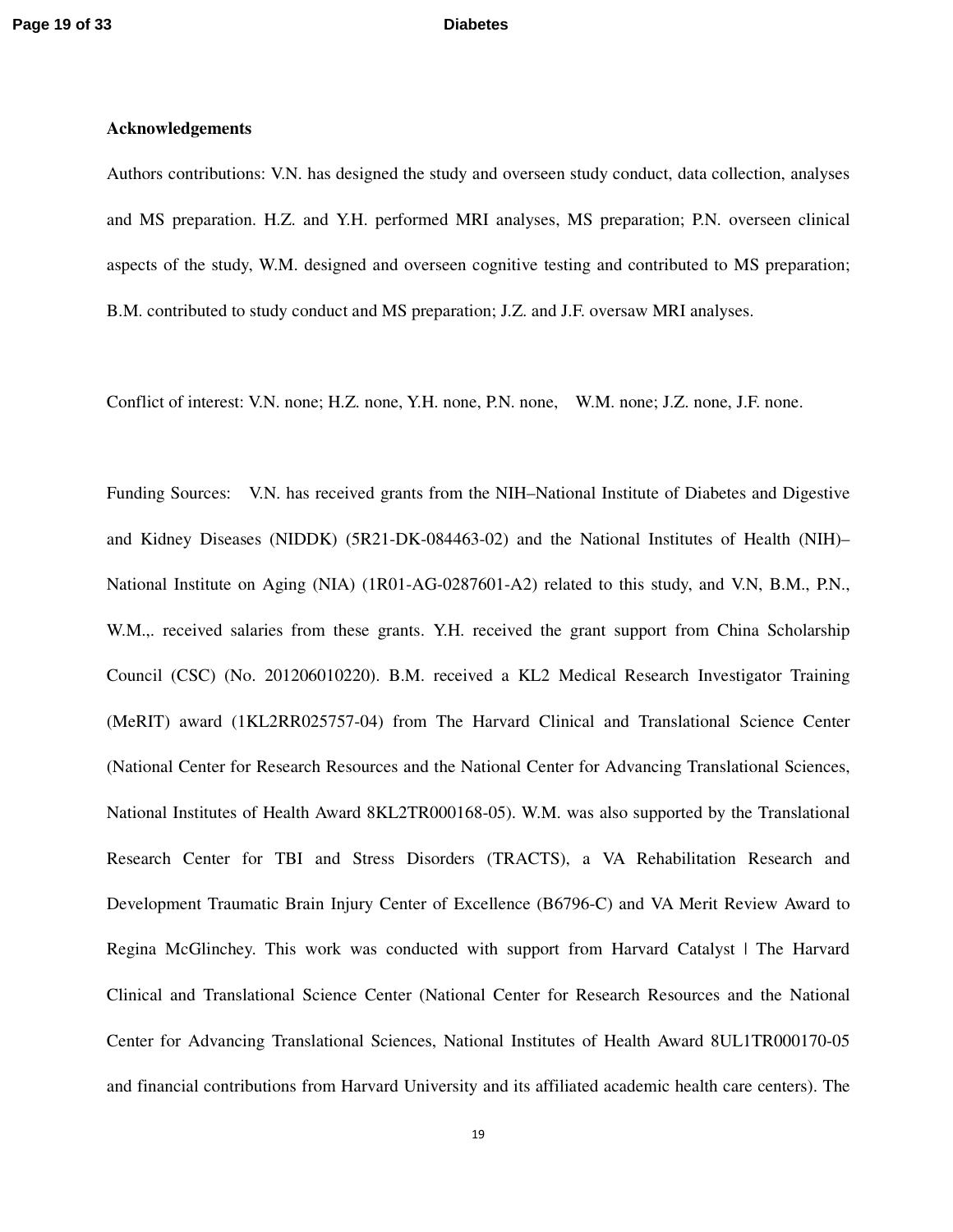content is solely the responsibility of the authors and does not necessarily represent the official views of Harvard Catalyst, Harvard University and its affiliated academic health care centers, or the National Institutes of Health. The authors acknowledge contributions of Clinical Research Center nursing and MRI staff.

### Registration:

This study was registered at ClinicalTrials.gov as trial number NCT01206322 and at federal Drug Administration IND number 107690.

### Guarantor Statement:

V.N. is the guarantor of this work including the study design, access to data, and the decision to submit and publish the manuscript.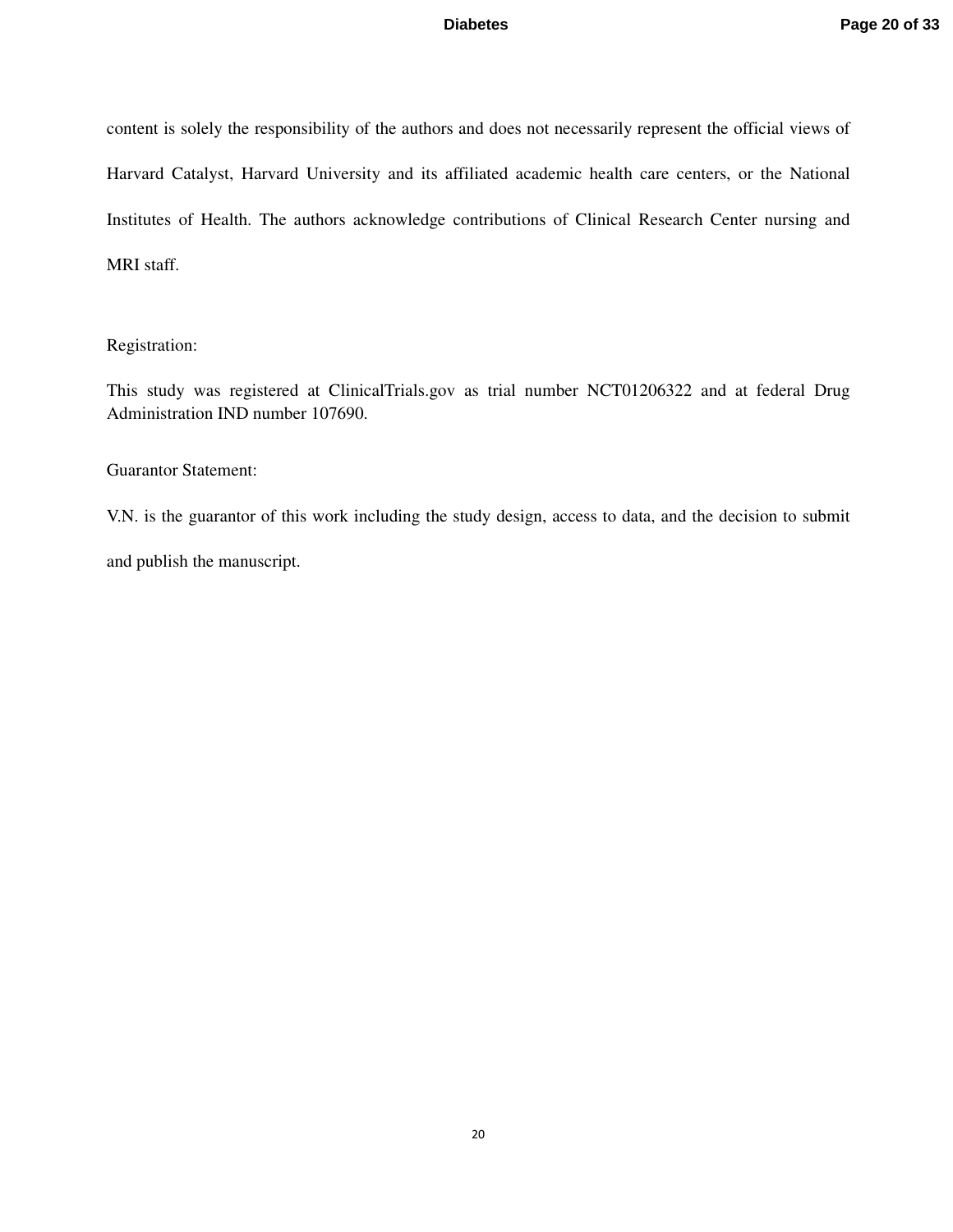### Reference List

- 1. Franke K, Gaser C, Manor B, Novak V: Advanced BrainAGE in older adults with type 2 diabetes mellitus. *Front Aging Neurosci.* 2013;**5**:90
- 2. Xu WL, Qiu CX, Wahlin A, Winblad B, Fratiglioni L: Diabetes mellitus and risk of dementia in the Kungsholmen project: a 6-year follow-up study. *Neurology* 2004;**63**:1181-1186
- 3. Banks WA: Brain meets body: the blood-brain barrier as an endocrine interface. *Endocrinology* 2012;**153**:4111-4119
- 4. Shemesh E, Rudich A, Harman-Boehm I, Cukierman-Yaffe T: Effect of intranasal insulin on cognitive function: a systematic review. *J Clin.Endocrinol.Metab* 2012;**97**:366-376
- 5. Freiherr J, Hallschmid M, Frey WH, Brunner YF, Chapman CD, Holscher C, Craft S, De Felice FG, Benedict C: Intranasal Insulin as a Treatment for Alzheimer's Disease: A Review of Basic Research and Clinical Evidence. *CNS.Drugs* 2013;**7**:505-514
- 6. Jauch-Chara K, Friedrich A, Rezmer M, Melchert UH, Scholand-Engler G, Hallschmid M, Oltmanns KM: Intranasal insulin suppresses food intake via enhancement of brain energy levels in humans. *Diabetes* 2012;**61**:2261-2268
- 7. Plum L, Belgardt BF, Bruning JC: Central insulin action in energy and glucose homeostasis. *J Clin.Invest* 2006;**116**:1761-1766
- 8. Born J, Lange T, Kern W, McGregor GP, Bickel U, Fehm HL: Sniffing neuropeptides: a transnasal approach to the human brain. *Nat.Neurosci.* 2002;**5**:514-516
- 9. Chapman CD, Frey WH, Craft S, Danielyan L, Hallschmid M, Schioth HB, Benedict C: Intranasal treatment of central nervous system dysfunction in humans. *Pharm.Res* 2013;**30**:2475-2484
- 10. Novak V, Milberg W, Hao Y, Munshi M, Novak P, Galica A, Manor B, Roberson P, Craft S, Abduljalil A: Enhancement of Vasoreactivity and Cognition by Intranasal Insulin in Type 2 Diabetes. *Diabetes Care* 2014;**3**:751-759
- 11. Schilling TM, Ferreira de Sa DS, Westerhausen R, Strelzyk F, Larra MF, Hallschmid M, Savaskan E, Oitzl MS, Busch HP, Naumann E, Schachinger H: Intranasal insulin increases regional cerebral blood flow in the insular cortex in men independently of cortisol manipulation. *Hum.Brain Mapp.* 2013;**35**:1944-1955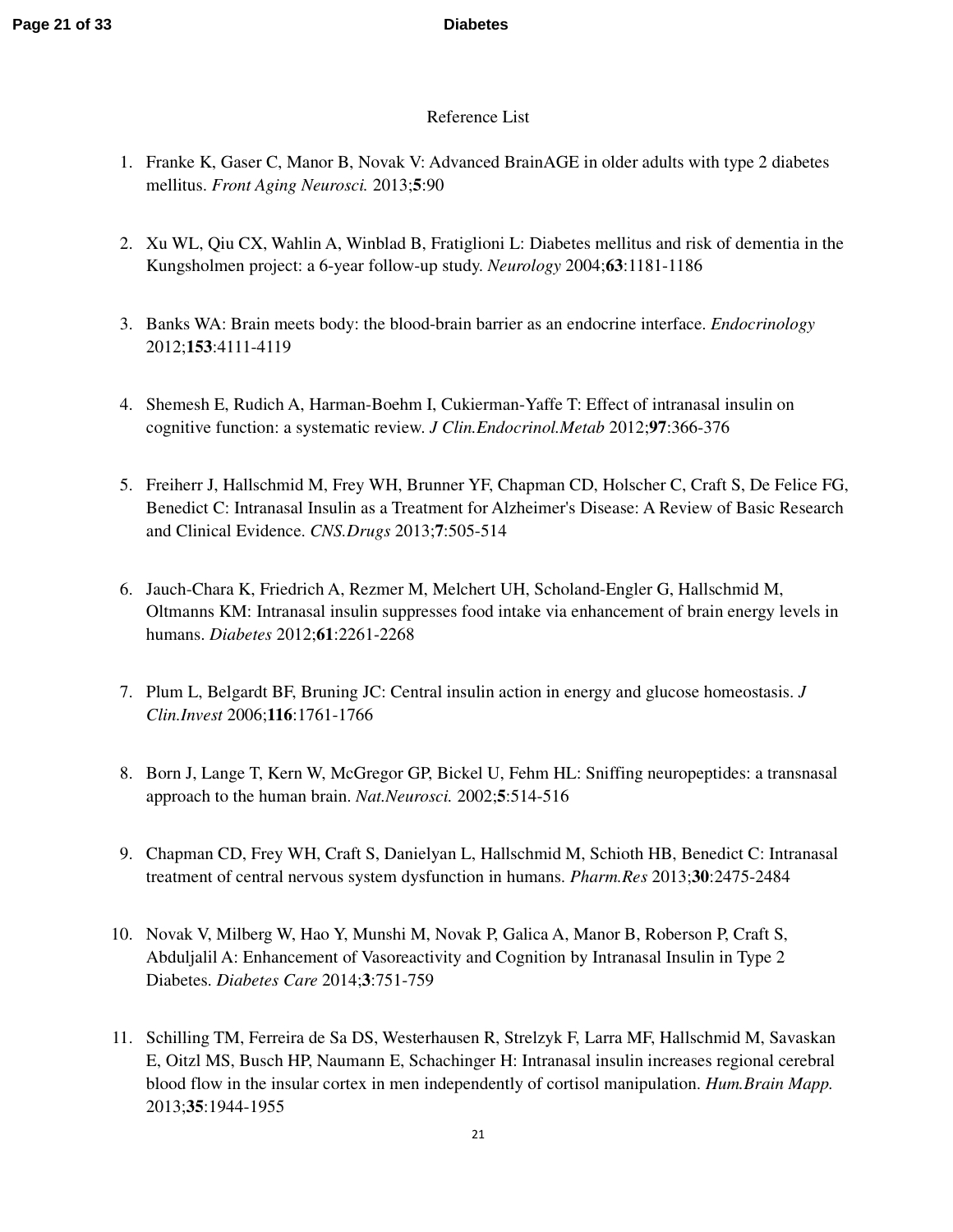- 12. Benedict C, Hallschmid M, Hatke A, Schultes B, Fehm HL, Born J, Kern W: Intranasal insulin improves memory in humans. *Psychoneuroendocrinology* 2004;**29**:1326-1334
- 13. Benedict C, Hallschmid M, Schultes B, Born J, Kern W: Intranasal insulin to improve memory function in humans. *Neuroendocrinology* 2007;**86**:136-142
- 14. Craft S, Baker LD, Montine TJ, Minoshima S, Watson GS, Claxton A, Arbuckle M, Callaghan M, Tsai E, Plymate SR, Green PS, Leverenz J, Cross D, Gerton B: Intranasal insulin therapy for Alzheimer disease and amnestic mild cognitive impairment: a pilot clinical trial. *Arch.Neurol.* 2012;**69**:29-38
- 15. Greicius MD, Krasnow B, Reiss AL, Menon V: Functional connectivity in the resting brain: a network analysis of the default mode hypothesis. *Proc.Natl.Acad.Sci U.S.A* 2003;**100**:253-258
- 16. Greicius MD, Supekar K, Menon V, Dougherty RF: Resting-state functional connectivity reflects structural connectivity in the default mode network. *Cereb.Cortex* 2009;**19**:72-78
- 17. Anticevic A, Cole MW, Murray JD, Corlett PR, Wang XJ, Krystal JH: The role of default network deactivation in cognition and disease. *Trends Cogn Sci* 2012;**16**:584-592
- 18. Musen G, Jacobson AM, Bolo NR, Simonson DC, Shenton ME, McCartney RL, Flores VL, Hoogenboom WS: Resting-state brain functional connectivity is altered in type 2 diabetes. *Diabetes* 2012;**61**:2375-2379
- 19. Chen YC, Jiao Y, Cui Y, Shang SA, Ding J, Feng Y, Song W, Ju SH, Teng GJ: Aberrant brain functional connectivity related to insulin resistance in type 2 diabetes: a resting-state FMRI study. *Diabetes Care* 2014;**37**:1689-1696
- 20. Hoogenboom WS, Marder TJ, Flores VL, Huisman S, Eaton HP, Schneiderman JS, Bolo NR, Simonson DC, Jacobson AM, Kubicki M, Shenton ME, Musen G: Cerebral white matter integrity and resting-state functional connectivity in middle-aged patients with type 2 diabetes. *Diabetes* 2014;**63**:728-738
- 21. Benedict C, Dodt C, Hallschmid M, Lepiorz M, Fehm HL, Born J, Kern W: Immediate but not long-term intranasal administration of insulin raises blood pressure in human beings. *Metabolism* 2005;**54**:1356-1361
- 22. Benedict C, Kern W, Schultes B, Born J, Hallschmid M: Differential sensitivity of men and women to anorexigenic and memory-improving effects of intranasal insulin. *J.Clin.Endocrinol.Metab*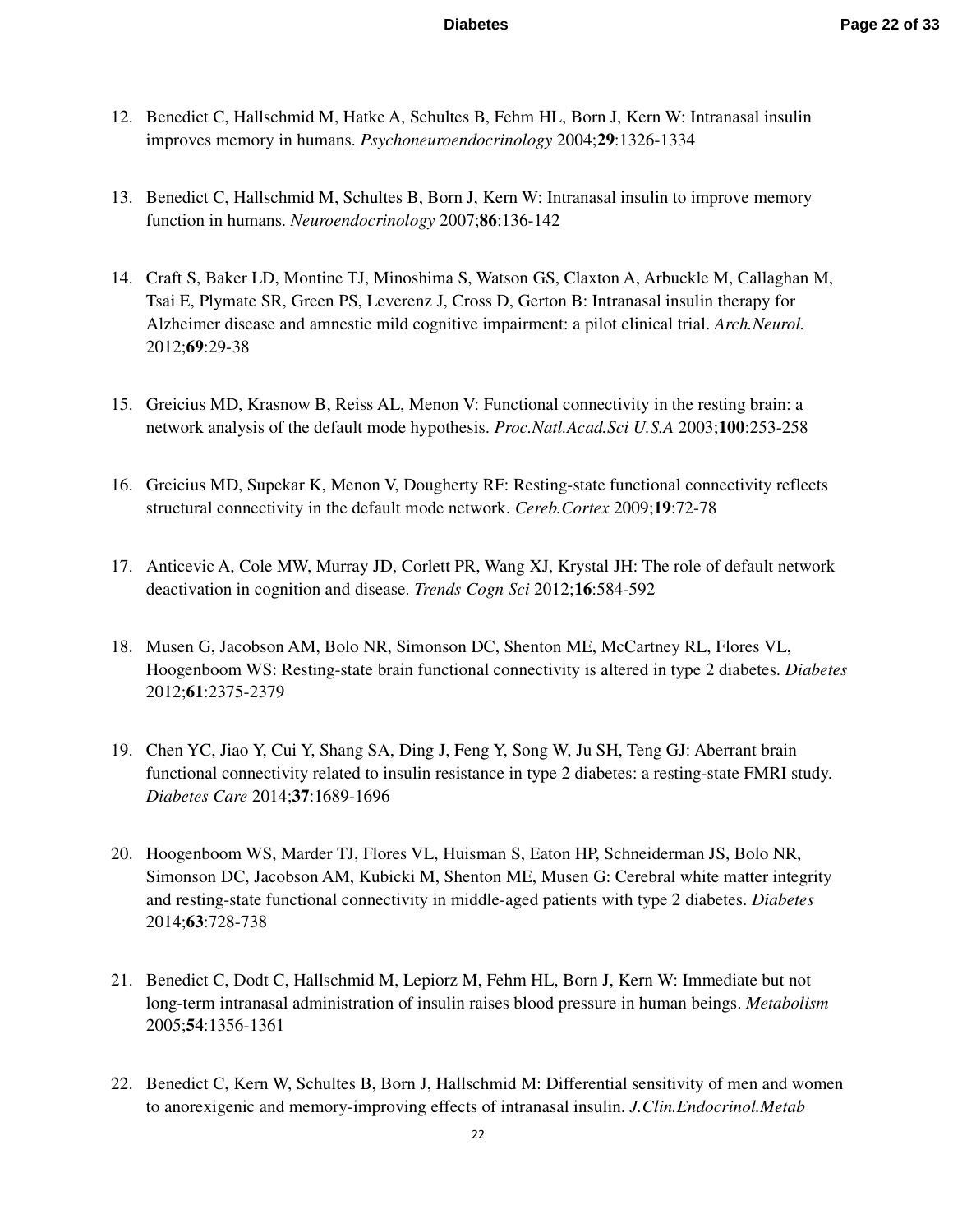2008;**93**:1339-1344

- 23. Benedict RHB, Schretlen D, Groninger L, Dobraski M, Sphritz B: Revision of the Brief Visuospatial Memory test: Studies of normal perfromance, reliability and validity. *Psychological Assessment* 1996;**8**:145-153
- 24. Yeudall LT, Fromm D, Reddon JR, Stefanyk WO: Normative data stratified by age and sex for 12 neuropsychological tests. *Journal of Clinical Psychology* 1986;**42**:918-946
- 25. Maldjian JA, Laurienti PJ, Kraft RA, Burdette JH: An automated method for neuroanatomic and cytoarchitectonic atlas-based interrogation of fMRI data sets. *Neuroimage.* 2003;**19**:1233-1239
- 26. van Duinkerken E, Schoonheim MM, Sanz-Arigita EJ, Ijzerman RG, Moll AC, Snoek FJ, Ryan CM, Klein M, Diamant M, Barkhof F: Resting-state brain networks in type 1 diabetic patients with and without microangiopathy and their relation to cognitive functions and disease variables. *Diabetes* 2012;**61**:1814-1821
- 27. Craft S: Insulin resistance and cognitive impairment: a view through the prism of epidemiology. *Arch.Neurol.* 2005;**62**:1043-1044
- 28. Craft S: Insulin resistance syndrome and Alzheimer's disease: age- and obesity-related effects on memory, amyloid, and inflammation. *Neurobiol.Aging* 2005;**26 Suppl 1**:65-69
- 29. Messier C, Teutenberg K: The role of insulin, insulin growth factor, and insulin-degrading enzyme in brain aging and Alzheimer's disease. *Neural Plast.* 2005;**12**:311-328
- 30. Plum L, Schubert M, Bruning JC: The role of insulin receptor signaling in the brain. *Trends Endocrinol.Metab* 2005;**16**:59-65
- 31. Figlewicz DP: Insulin, food intake, and reward. *Semin.Clin.Neuropsychiatry* 2003;**8**:82-93
- 32. Figlewicz DP, Benoit SC: Insulin, leptin, and food reward: update 2008. *Am.J Physiol Regul.Integr.Comp Physiol* 2009;**296**:R9-R19
- 33. Stice E, Figlewicz DP, Gosnell BA, Levine AS, Pratt WE: The contribution of brain reward circuits to the obesity epidemic. *Neurosci.Biobehav.Rev* 2012
- 34. Thorne RG, Pronk GJ, Padmanabhan V, Frey WH2: Delivery of insulin-like growth factor-I to the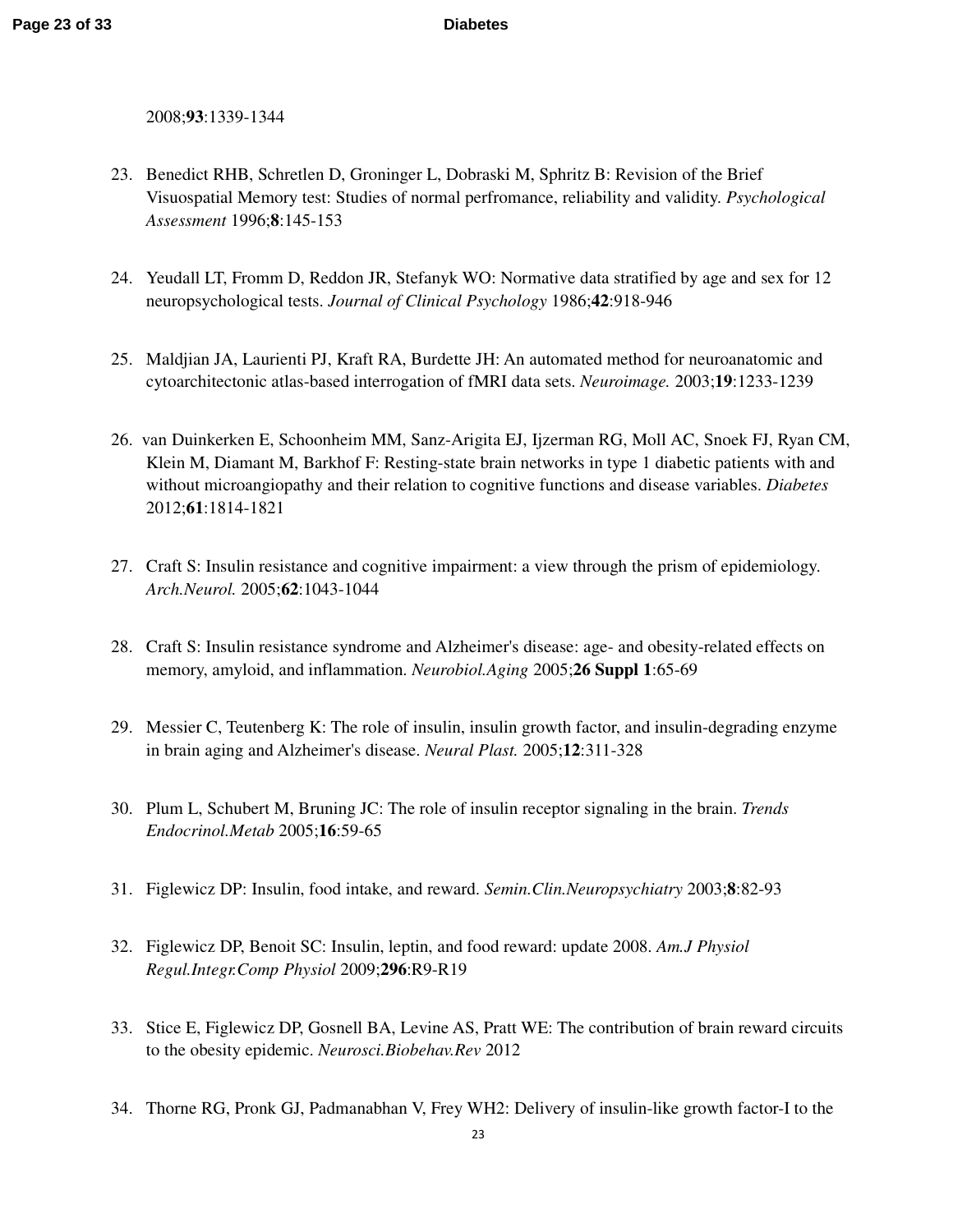rat brain and spinal cord along olfactory and trigeminal pathways following intranasal administration. *Neuroscience* 2004;**127**:481-496

- 35. Hanson LR, Frey WH: Intranasal delivery bypasses the blood-brain barrier to target therapeutic agents to the central nervous system and treat neurodegenerative disease. *BMC.Neurosci.* 2008;**9 Suppl 3**:S5
- 36. Hopkins DF, Williams G: Insulin receptors are widely distributed in human brain and bind human and porcine insulin with equal affinity. *Diabet.Med.* 1997;**14**:1044-1050
- 37. Albrecht J, Wroblewska B, Mossakowski MJ: The binding of insulin to cerebral capillaries and astrocytes of the rat. *Neurochemical Research* 1981;**7**:489-494
- 38. Banks WA: The source of cerebral insulin. *Eur.J.Pharmacol.* 2004;**490**:5-12
- 39. Abbott MA, Wells DG, Fallo JR: The Insulin Receptor Tyrosine Kinase Substrate p58/53 and the Insulin Receptor Are Components of CNS Synapses. *Journal of Neuroscience* 1999;**19**:7300-7308
- 40. Marsolais Y, Perlbarg V, Benali H, Joanette Y: Age-related changes in functional network connectivity associated with high levels of verbal fluency performance. *Cortex* 2014;**58C**:123-138
- 41. Baldo JV, Schwartz S, Wilkins D, Dronkers NF: Role of frontal versus temporal cortex in verbal fluency as revealed by voxel-based lesion symptom mapping. *J.Int.Neuropsychol.Soc.* 2006;**12**:896-900
- 42. Koch I, Gade M, Schuch S, Philipp AM: The role of inhibition in task switching: a review. *Psychon.Bull.Rev.* 2010;**17**:1-14
- 43. Tschritter O, Preissl H, Hennige AM, Stumvoll M, Porubska K, Frost R, Marx H, Klosel B, Lutzenberger W, Birbaumer N, Haring HU, Fritsche A: The cerebrocortical response to hyperinsulinemia is reduced in overweight humans: a magnetoencephalographic study. *Proc.Natl.Acad.Sci U.S.A* 2006;**103**:12103-12108
- 44. Heni M, Kullmann S, Ketterer C, Guthoff M, Linder K, Wagner R, Stingl KT, Veit R, Staiger H, Haring HU, Preissl H, Fritsche A: Nasal insulin changes peripheral insulin sensitivity simultaneously with altered activity in homeostatic and reward-related human brain regions. *Diabetologia* 2012;**55**:1773-1782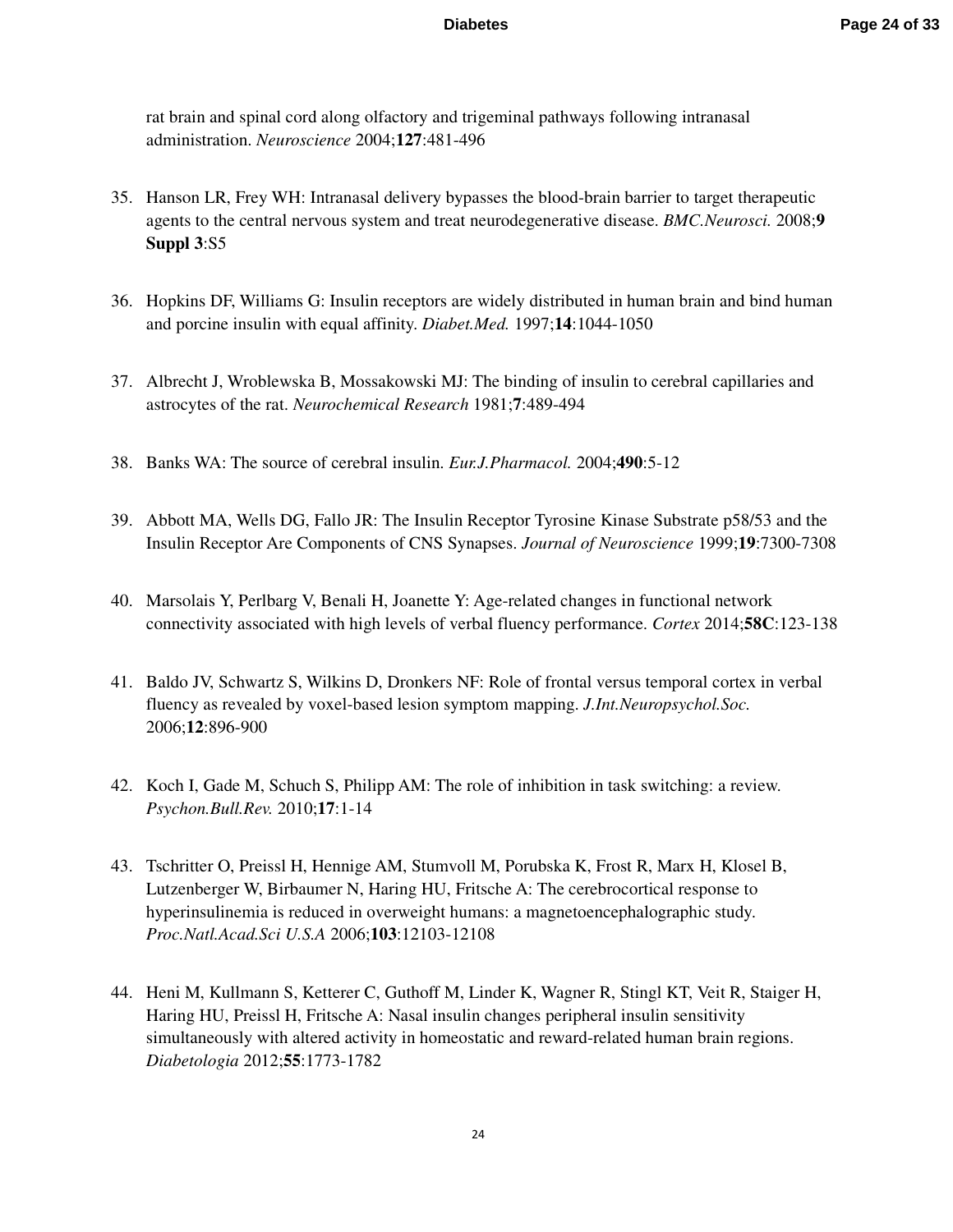- 45. Heni M, Wagner R, Kullmann S, Veit R, Mat-Husin H, Linder K, Benkendorff C, Peter A, Stefan N, Haring HU, Preissl H, Fritsche A: Central insulin administration improves whole-body insulin sensitivity via hypothalamus and parasympathetic outputs in men. *Diabetes* 2014 pii: DB\_140477
- 46. Veer IM, Oei NY, Spinhoven P, van Buchem MA, Elzinga BM, Rombouts SA: Endogenous cortisol is associated with functional connectivity between the amygdala and medial prefrontal cortex. *Psychoneuroendocrinology* 2012;**37**:1039-1047
- 47. Bohringer A, Schwabe L, Richter S, Schachinger H: Intranasal insulin attenuates the hypothalamic-pituitary-adrenal axis response to psychosocial stress. *Psychoneuroendocrinology* 2008;**33**:1394-1400
- 48. Moore EM, Mander AG, Ames D, Kotowicz MA, Carne RP, Brodaty H, Woodward M, Boundy K, Ellis KA, Bush AI, Faux NG, Martins R, Szoeke C, Rowe C, Watters DA: Increased risk of cognitive impairment in patients with diabetes is associated with metformin. *Diabetes Care* 2013;**36**:2981-2987
- 49. Ottowitz WE, Siedlecki KL, Lindquist MA, Dougherty DD, Fischman AJ, Hall JE: Evaluation of prefrontal-hippocampal effective connectivity following 24 hours of estrogen infusion: an FDG-PET study. *Psychoneuroendocrinology* 2008;**33**:1419-1425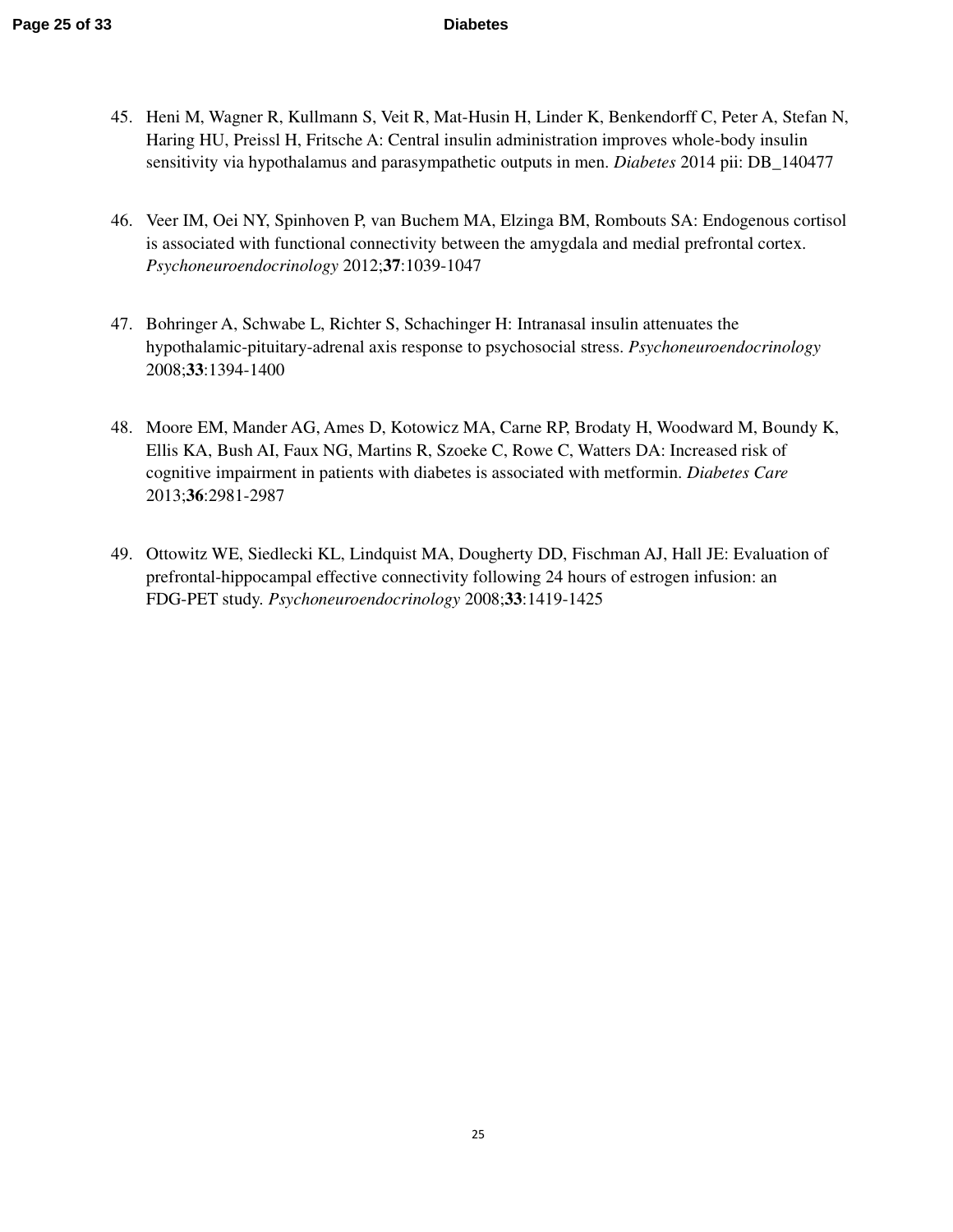# **TABLE 1**

Demographic characteristics of the diabetes and control groups

|                                   | Diabetes $(n=14)$ | $Control(n=14)$  | p                |
|-----------------------------------|-------------------|------------------|------------------|
| Age(years)                        | $61.7 \pm 8.1$    | $60.1 \pm 9.9$   | 0.7              |
| Sex(men/women)                    | 8,6               | 4,10             | <b>NS</b>        |
| Race(white/AA/Asian)              | 9,3,2             | 13,1,0           |                  |
| Education(years)                  | $14.1 \pm 3.9$    | $17.1 \pm 3.2$   | 0.03             |
| Diabetes duration(years)          | $11.6{\pm}4.8$    |                  |                  |
| $HbA1c(\%)$                       | $7.4 \pm 1.5$     | $5.6 \pm 0.2$    | < 0.0001         |
| HbA1c(mmol/mol)                   | $58.4 \pm 16.8$   | 38±1.95          | < 0.0001         |
| Fasting glucose                   | $131.8 \pm 30.1$  | $87.9 \pm 9.7$   | 0.0004           |
| Systolic blood pressure(mm Hg)    | $126.69 \pm 13.8$ | $125.5 \pm 14.3$ | <b>NS</b>        |
| Diastolic blood pressure(mm Hg)   | $73.2 \pm 8.92$   | $72.1 \pm 10.9$  | <b>NS</b>        |
| Hyperlipidemia(yes/no)            | 9,5               | 2,12             | 0.005            |
| Total cholesterol (mg/dL)         | $160.7 \pm 37.0$  | $213.1 \pm 45.6$ | 0.003            |
| Hypertension, $N$ (%)             | 6,8               | $\boldsymbol{0}$ | N/A              |
| Mini-Mental State Examination     | $28.2 \pm 1.7$    | $28.8 \pm 1.6$   | 0.6 <sup>§</sup> |
| Hopkins Verbal Learning-Delayed   |                   |                  |                  |
| <b>Recall T Score</b>             | $41.8 + 9.1$      | $54.5 \pm 8.5$   | 0.0018           |
| Trail making Part B T Score       | $37.6 \pm 12.9$   | $52.1 \pm 11.5$  | 0.004            |
| Global Gray Matter volume $(cm3)$ | $635.5 \pm 29.0$  | $691.3 \pm 27.5$ | 0.03             |
| Left Hippocampus volume $(cm3)$   | $5.92 \pm 0.45$   | $5.76 \pm 0.47$  | 0.59             |

26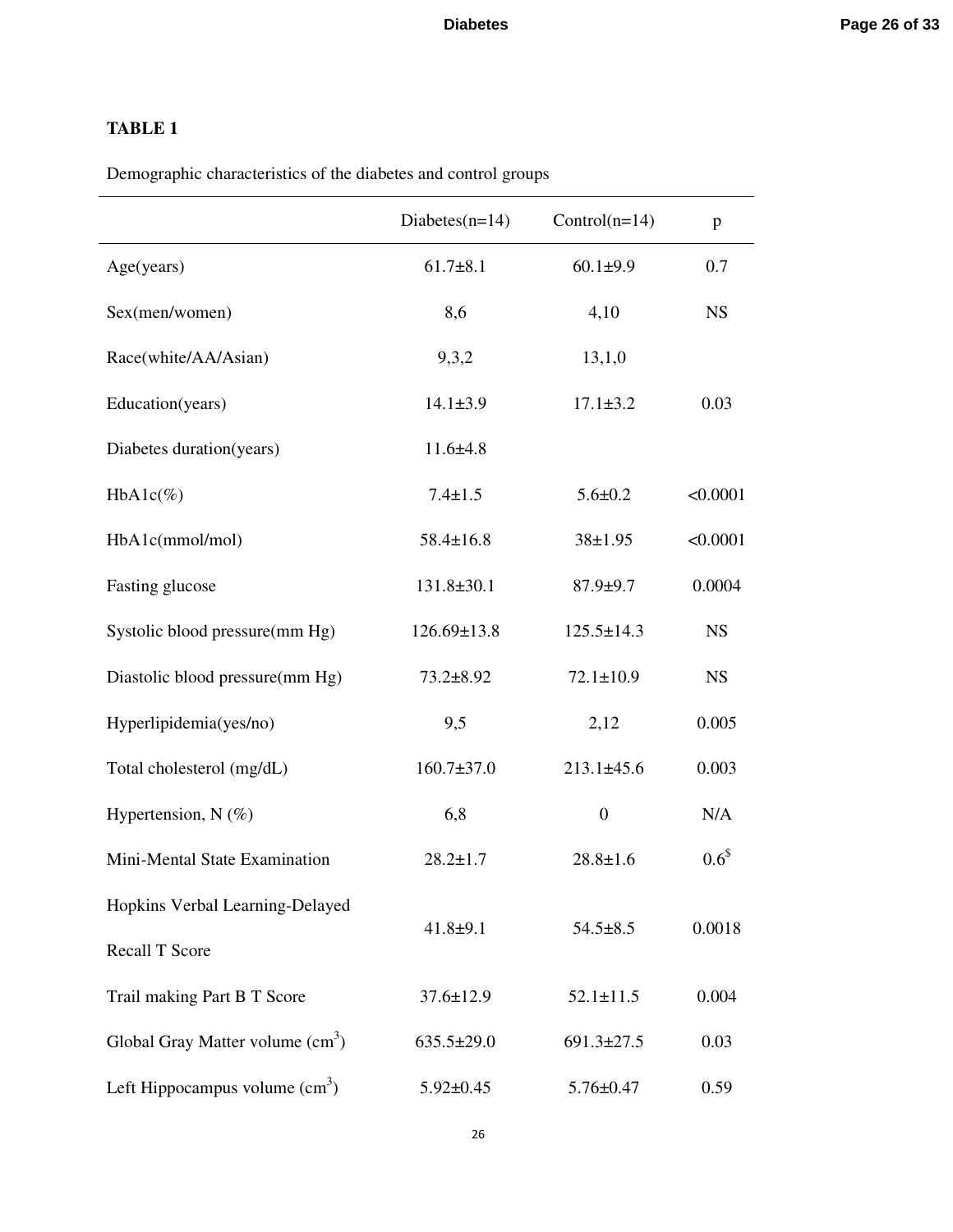| Right Hippocampus volume $\text{cm}^3$ ) | $5.69 \pm 0.43$ | $5.62 \pm 0.42$ | 0.55 |
|------------------------------------------|-----------------|-----------------|------|
| Left MFC volume $(cm3)$                  | $21.2 \pm 0.7$  | $22.9 \pm 1.0$  | 0.08 |
| Right MFC volume $\text{cm}^3$ )         | $21.8 \pm 0.9$  | $23.3 \pm 1.3$  | 0.18 |

Between groups comparisons, ANOVA, unadjusted. Mean± SD

\* Pearson's chi-squared test, inclusion criteria: normotensive controls

<sup>\$</sup> LS model adjusted for education years, race (AA African/American)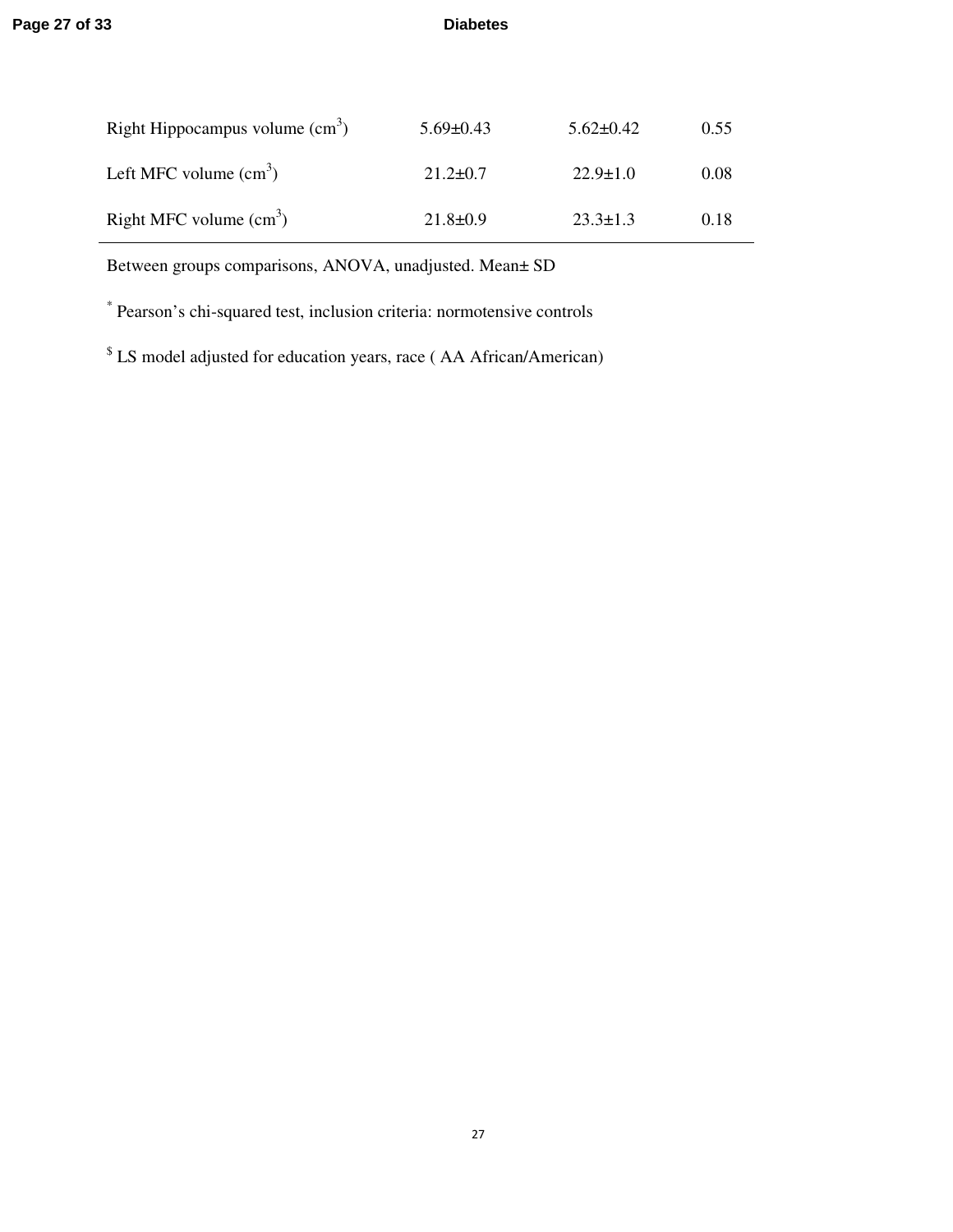# **TABLE 2**

# Insulin vs. placebo connectivity within diabetes and control groups

|                                       |               | cluster size( $mm3$ ) |           | Average t value |           | Peak t value    |           |
|---------------------------------------|---------------|-----------------------|-----------|-----------------|-----------|-----------------|-----------|
| Brain region                          | Brodmann area | <b>Diabetes</b>       | Control   | <b>Diabetes</b> | Control   | <b>Diabetes</b> | Control   |
| Medial frontal cortex                 | 8/9           | 8073                  | 3321      | 3.33            | 3.17      | 6.78            | 5.85      |
| Right inferior parietal cortex(R-IPC) | 40            | 2214                  | <b>NS</b> | 3.33            | <b>NS</b> | 5.85            | <b>NS</b> |
| Posterior Cingulate Gyrus(PCC)        | 23/131        | 1404                  | 1188      | 3.49            | 2.84      | 5.53            | 4.17      |
| Anterior Cingulate cortex(ACC)        | 24            | 4752                  | 972       | 3.22            | 3.13      | 6.34            | 5.28      |

Comparisons of connectivity between hippocampal regions and DMN regions in both hemispheres between insulin and placebo conditions in the diabetes and the control group. Paired t-tests were used to compare insulin vs. placebo conditions within the diabetes and control groups, ltl>2.16 (Alphasim corrected p<0.05).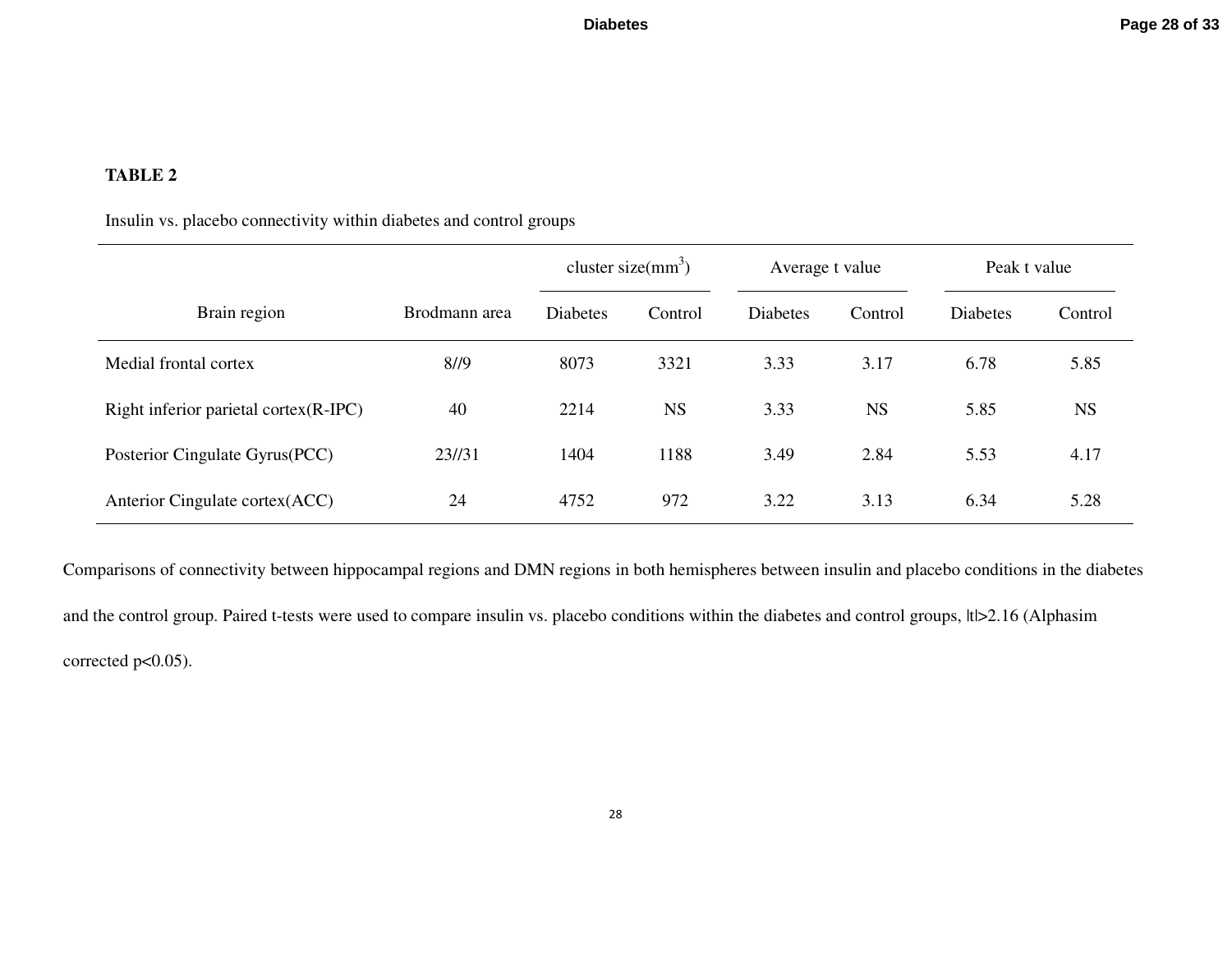# **TABLE 3**

Insulin vs. placebo connectivity within diabetes and control groups

| <b>Diabetes Group</b>          |               |                       |                    |                 |                 |                     | Insulin    |                 |                                                                |
|--------------------------------|---------------|-----------------------|--------------------|-----------------|-----------------|---------------------|------------|-----------------|----------------------------------------------------------------|
|                                | Brodmann area | cluster size( $mm3$ ) |                    | Peak z value    |                 | P value             |            | P value         |                                                                |
| <b>Brain region</b>            |               |                       |                    |                 |                 | Insulin vs. Placebo |            | DM vs. Control  |                                                                |
|                                |               | Insulin               | Placebo            | Insulin         | Placebo         | cluster size        | Z<br>value | cluster<br>size | $\mathbf{Z}% ^{T}=\mathbf{Z}^{T}\times\mathbf{Z}^{T}$<br>value |
| Left hippocampal regions       |               |                       |                    |                 |                 |                     |            |                 |                                                                |
| Medial frontal cortex          | 8/19          | 4900.5±3617.6         | 3276.6±2703.2      | $0.97 \pm 0.17$ | $0.91 \pm 0.23$ | 0.06                | 0.16       | 0.18            | 0.48                                                           |
| Left inferior parietal(L-IPC)  | 39            | $345.2 \pm 249.3$     | $403.1 \pm 318.8$  | $1.65 \pm 0.58$ | $1.55 \pm 0.78$ | 0.21                | 0.3        | 0.11            | 0.47                                                           |
| Right inferior parietal(R-IPC) | 40            | 779.8±736.9           | $509.1.3\pm 636.0$ | $0.76 \pm 0.21$ | $0.68 \pm 0.21$ | 0.095               | 0.096      | 0.31            | 0.29                                                           |
| Posterior Cingulate Gyrus(PCC) | 23//31        | 1824.4±744.3          | 1419.4±1060.3      | $1.07 \pm 0.27$ | $0.94 \pm 0.33$ | 0.32                | 0.38       | 0.49            | 0.27                                                           |
| Anterior Cingulate cortex(ACC) | 24            | 2009.6±1664.0         | 1492.7±1289.3      | $0.91 \pm 0.22$ | $0.87 \pm 0.24$ | 0.24                | 0.40       | 0.35            | 0.26                                                           |
| Right hippocampal regions      |               |                       |                    |                 |                 |                     |            |                 |                                                                |
| Medial frontal cortex          | 8/9           | 4142.6±3857.0         | 2684.6±2675.1      | $0.95 \pm 0.24$ | $0.90 \pm 0.24$ | 0.03                | 0.24       | 0.42            | 0.46                                                           |
| Left inferior parietal(L-IPC)  | 39            | 331.7±278.9           | 435.9±299.5        | $1.61 \pm 0.85$ | $1.69 \pm 0.89$ | 0.13                | 0.36       | 0.13            | 0.39                                                           |
| Right inferior parietal(R-IPC) | 40            | 935.4±825.5           | 779.1±682.6        | $0.82 \pm 0.25$ | $0.71 \pm 0.19$ | 0.17                | 0.033      | 0.23            | 0.33                                                           |
| Posterior Cingulate Gyrus(PCC) | 23/131        | 1982.6±809.8          | 1776.2±830.9<br>29 | $1.21 \pm 0.27$ | $1.11 \pm 0.28$ | 0.44                | 0.46       | 0.22            | 0.12                                                           |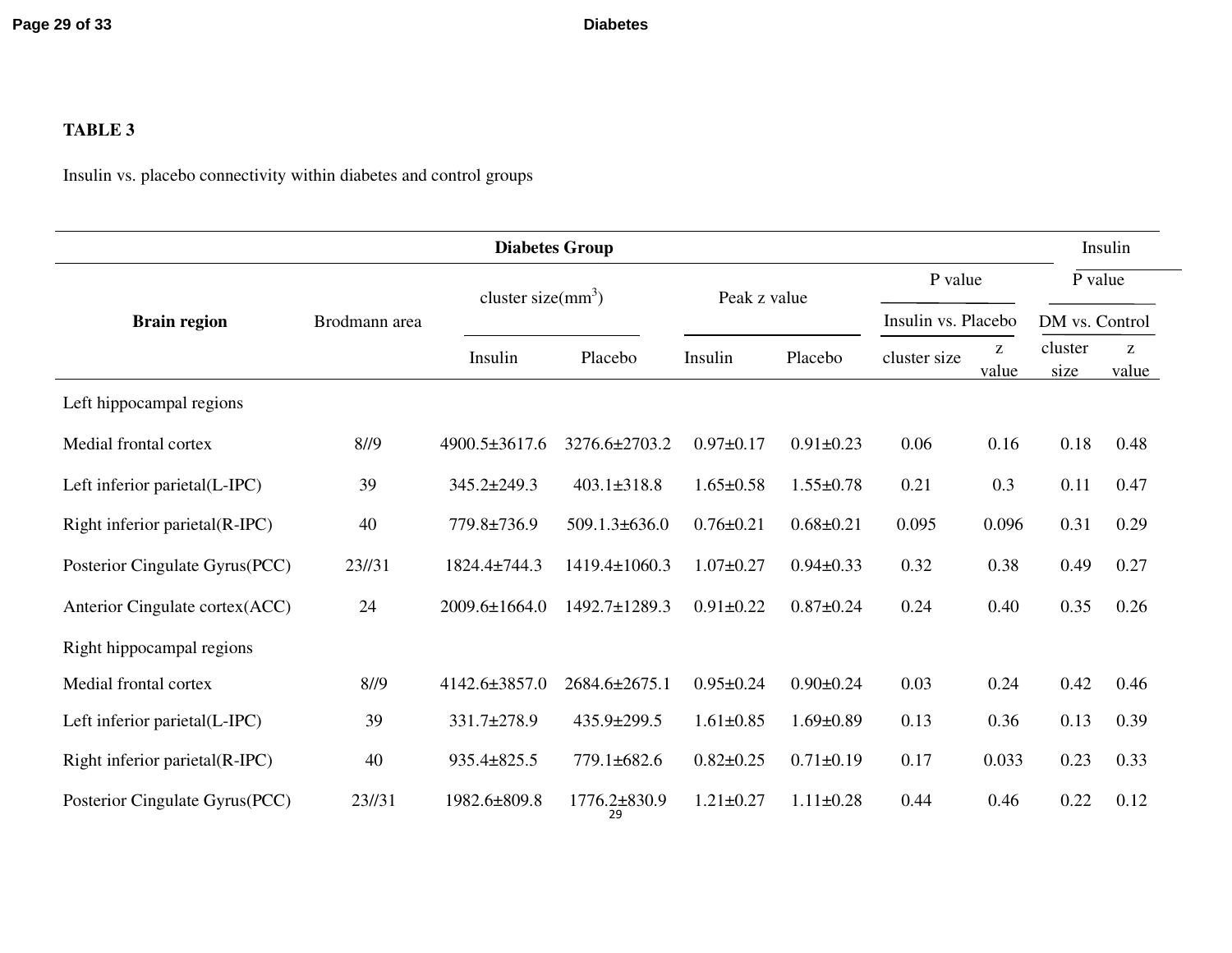**Diabetes**

| Anterior Cingulate cortex(ACC)  | 24     | 1776.2±14968                  | 1018.3±12470     | $0.91 \pm 0.23$ | $0.79 \pm 0.21$ | 0.17                | 0.15  | 0.39          | 0.48 |
|---------------------------------|--------|-------------------------------|------------------|-----------------|-----------------|---------------------|-------|---------------|------|
| <b>Control Group</b><br>Placebo |        |                               |                  |                 |                 |                     |       |               |      |
| Brain region                    |        | Insulin<br>Insulin<br>Placebo |                  | Placebo         |                 | Insulin vs. Placebo |       | DM vs.Control |      |
| Left hippocampal regions        |        |                               |                  |                 |                 |                     |       |               |      |
| Medial frontal cortex           | 8/9    | $6665.1 \pm 5254.0$           | 5575.5±4496.5    | $0.97 \pm 0.24$ | $0.97 \pm 0.22$ | 0.10                | 0.16  | 0.058         | 0.24 |
| Left inferior parietal(L-IPC)   | 39     | 439.7±131.6                   | $468.6 \pm 99.3$ | $1.67 \pm 0.65$ | $1.64 \pm 0.47$ | 0.21                | 0.44  | 0.24          | 0.35 |
| Right inferior parietal (R-IPC) | 40     | $636.4 \pm 764.0$             | 501.4±734.9      | $0.71 \pm 0.29$ | $0.64 \pm 0.28$ | 0.31                | 0.29  | 0.33          | 0.28 |
| Posterior Cingulate Gyrus(PCC)  | 23//31 | 1695.2±923.4                  | 1147.5±1026.2    | $0.98 \pm 0.27$ | $0.87 \pm 0.30$ | 0.017               | 0.052 | 0.099         | 0.17 |
| Anterior Cingulate cortex(ACC)  | 24     | 2131.1±1670.4                 | 1886.1±1925.9    | $0.95 \pm 0.23$ | $0.90 \pm 0.25$ | 0.24                | 0.056 | 0.40          | 0.42 |
| Right hippocampal regions       |        |                               |                  |                 |                 |                     |       |               |      |
| Medial frontal cortex           | 8/9    | 5402.0±49617                  | 5691.2±4349.1    | $0.93 \pm 0.25$ | $0.94 \pm 0.23$ | 0.23                | 0.44  | 0.019         | 0.31 |
| Left inferior parietal(L-IPC)   | 39     | 428.1±131.4                   | $459 \pm 100.0$  | $1.69 \pm 0.69$ | $1.65 \pm 0.46$ | 0.2                 | 0.42  | 0.39          | 0.44 |
| Right inferior parietal (R-IPC) | 40     | 709.7±784.4                   | 692.4±778.9      | $0.78 \pm 0.24$ | $0.73 \pm 0.26$ | 0.24                | 0.24  | 0.19          | 0.38 |
| Posterior Cingulate Gyrus(PCC)  | 23//31 | 1675.9±755.6                  | 1373.1±1008.9    | $1.06 \pm 0.29$ | $1.00 \pm 0.31$ | 0.19                | 0.29  | 0.047         | 0.09 |
| Anterior Cingulate cortex(ACC)  | 24     | 1807.1±1690.2                 | 1940.1±1786.3    | $0.88 \pm 0.22$ | $0.88 \pm 0.28$ | 0.40                | 0.098 | 0.15          | 0.33 |

Comparisons of connectivity between right and left hippocampal regions and DMN regions in both hemispheres between insulin and placebo conditions

within each group, and between the groups. Paired and two-tailed t-test.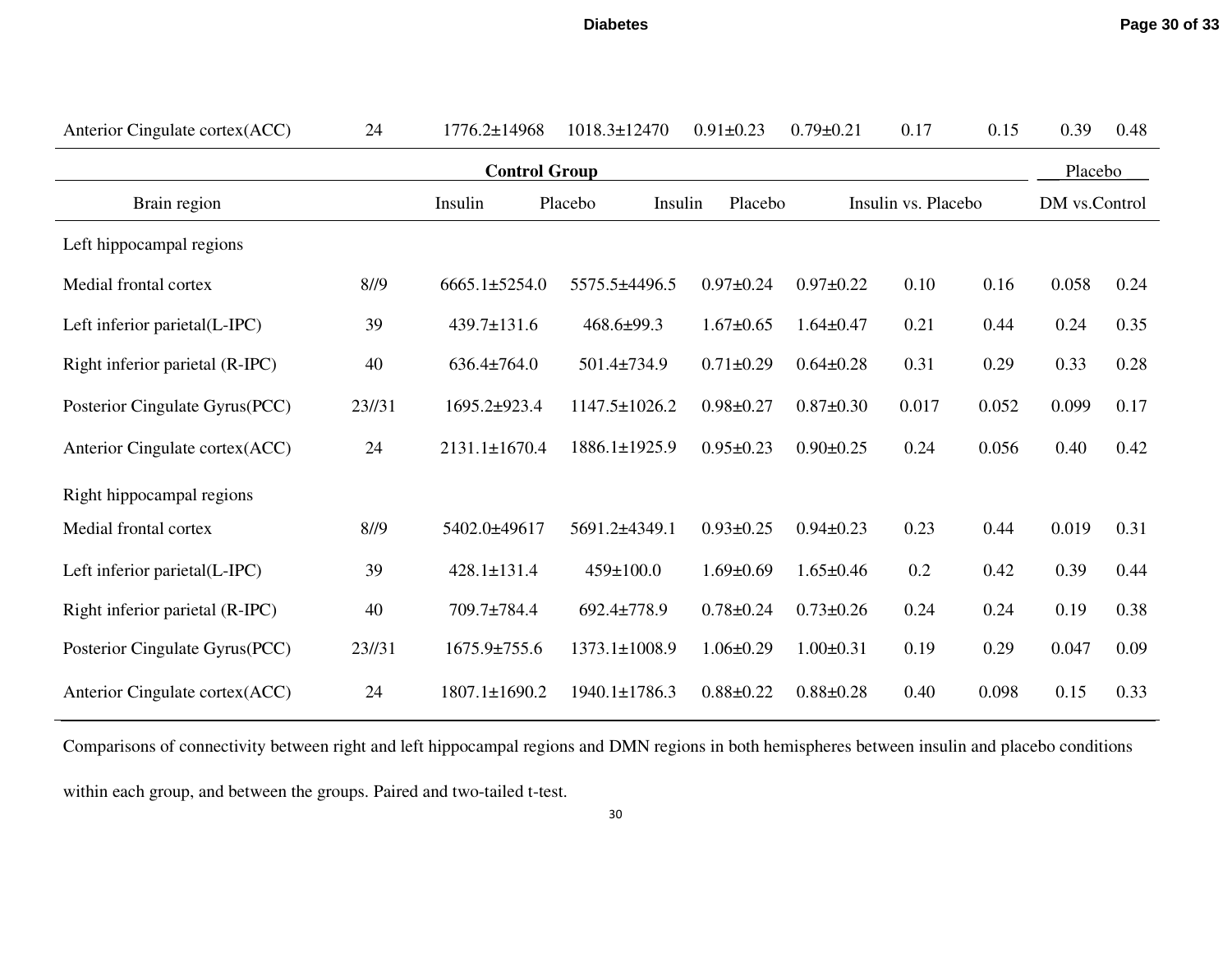

Figure 1

Figure 1. Resting-state functional network regions (medio-frontal cortex, posterior cingulate cortex, inferior parietal cortex and anterior cingulate cortex) with significant connectivity (voxels with  $|t|≥15.4$ , cluster size ≥270mm3 and ) to the right and left hippocampus in the diabetes and the control group after intranasal insulin and placebo administration.

A) Diabetes group: Intranasal insulin administration, B) Diabetes group: Placebo administration; C) Diabetes group: Differences in functional connectivity between insulin and placebo administration. Intranasal insulin administration was associated with increased connectivity between hippocampal regions and medial frontal cortex, right inferior parietal cortex and posterior cingulate gyrus, as compared with placebo (paired t-test, voxel corrected within subject comparisons, cluster size ≥270mm3, p<0.05).

D) Age-matched healthy controls: Intranasal insulin administration; E) Control group: Placebo administration; F) Control group: Differences in functional connectivity between insulin and placebo administration.

254x190mm (96 x 96 DPI)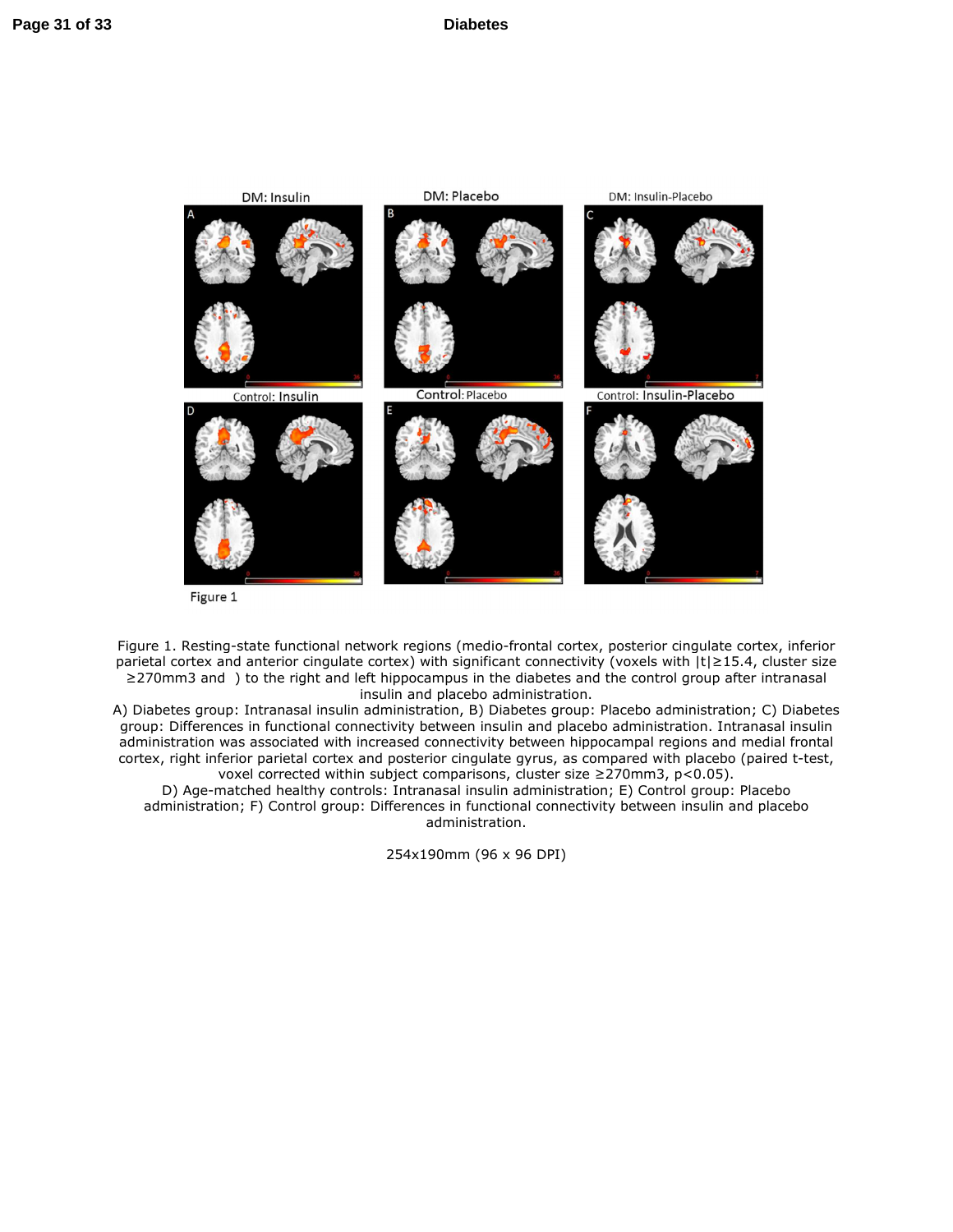

Figure 2

Figure 2. Differences in connectivity between the diabetes and the control group after insulin (A) and placebo administration (B). After insulin administration, diabetic subjects had lower functional connectivity only in medio-frontal cortex as compared with controls. B) After placebo administration diabetic subjects had larger areas or lower functional connectivity in multiple regions the threshold was set as p<0.05, a minimum cluster extent = 270mm3 (corrected).

254x190mm (96 x 96 DPI)